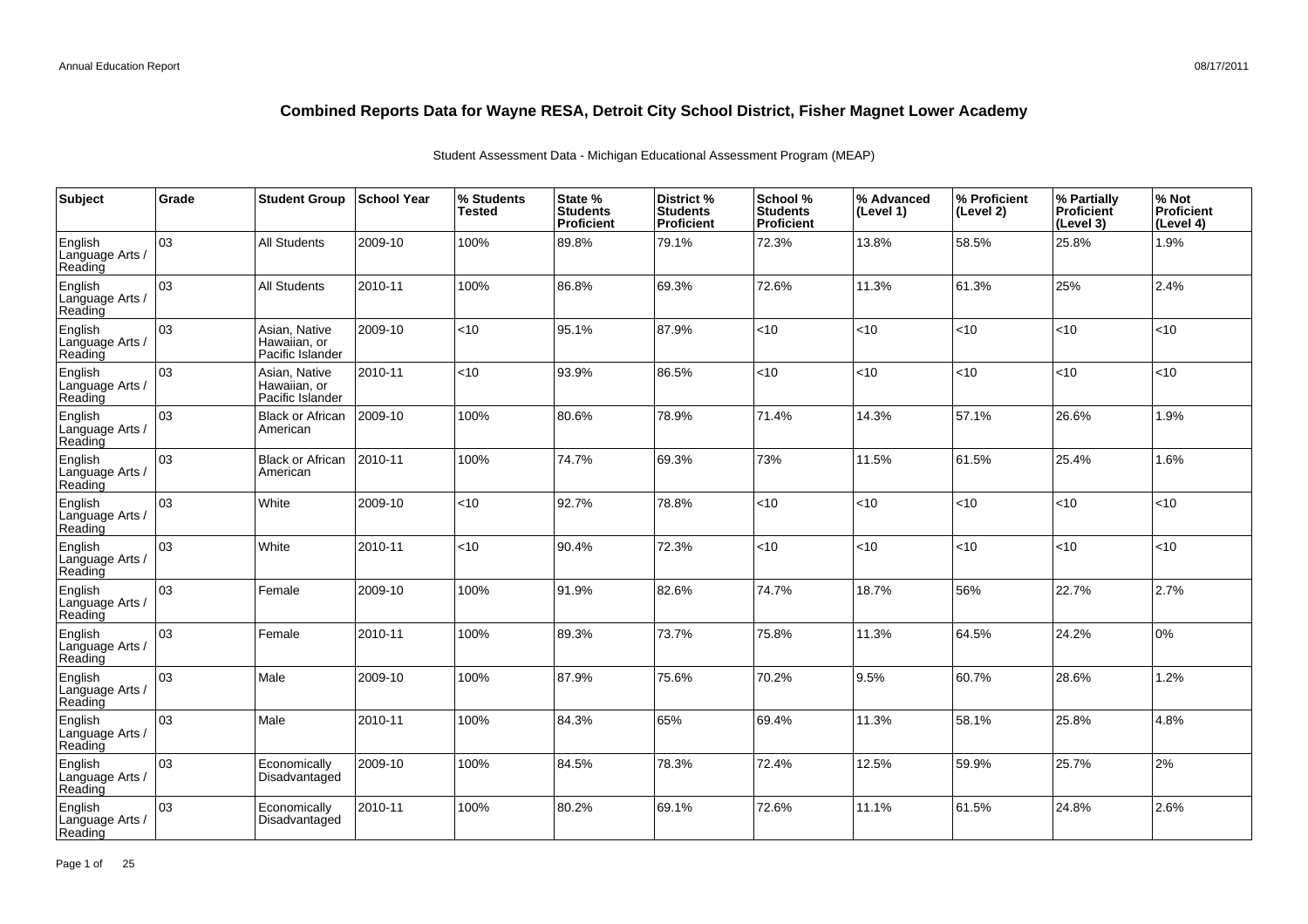| Subject                               | Grade | <b>Student Group</b>                              | <b>School Year</b> | % Students<br>Tested | State %<br><b>Students</b><br>Proficient | District %<br><b>Students</b><br><b>Proficient</b> | School %<br><b>Students</b><br><b>Proficient</b> | % Advanced<br>(Level 1) | ∣% Proficient<br>(Level 2) | % Partially<br>Proficient<br>(Level 3) | % Not<br>Proficient<br>(Level 4) |
|---------------------------------------|-------|---------------------------------------------------|--------------------|----------------------|------------------------------------------|----------------------------------------------------|--------------------------------------------------|-------------------------|----------------------------|----------------------------------------|----------------------------------|
| English<br>Language Arts /<br>Reading | 03    | <b>Limited English</b><br>Proficient              | 2009-10            | <10                  | 82.2%                                    | 80.3%                                              | <10                                              | < 10                    | < 10                       | < 10                                   | <10                              |
| English<br>Language Arts /<br>Reading | 03    | <b>Limited English</b><br>Proficient              | 2010-11            | <10                  | 71.3%                                    | 67.8%                                              | <10                                              | < 10                    | <10                        | <10                                    | <10                              |
| English<br>Language Arts /<br>Reading | 03    | Students with<br><b>Disabilities</b>              | 2009-10            | 100%                 | 71%                                      | 58.8%                                              | 36.7%                                            | 3.3%                    | 33.3%                      | 56.7%                                  | 6.7%                             |
| English<br>Language Arts /<br>Reading | lo3   | Students with<br><b>Disabilities</b>              | 2010-11            | <10                  | 62.1%                                    | 36.7%                                              | <10                                              | < 10                    | < 10                       | < 10                                   | <10                              |
| English<br>Language Arts /<br>Reading | 04    | <b>All Students</b>                               | 2009-10            | 100%                 | 84.1%                                    | 64.3%                                              | 56%                                              | 8%                      | 48%                        | 38.7%                                  | 5.3%                             |
| English<br>Language Arts /<br>Reading | 04    | <b>All Students</b>                               | 2010-11            | 100%                 | 84.1%                                    | 63.6%                                              | 54.7%                                            | 7.2%                    | 47.5%                      | 41%                                    | 4.3%                             |
| English<br>Language Arts /<br>Reading | 04    | Asian, Native<br>Hawaiian, or<br>Pacific Islander | 2009-10            | <10                  | 90.5%                                    | 87.5%                                              | <10                                              | < 10                    | < 10                       | <10                                    | <10                              |
| English<br>Language Arts /<br>Reading | 04    | Asian, Native<br>Hawaiian, or<br>Pacific Islander | 2010-11            | <10                  | 91.8%                                    | 78.6%                                              | <10                                              | <10                     | < 10                       | < 10                                   | <10                              |
| English<br>Language Arts /<br>Reading | 04    | <b>Black or African</b><br>American               | 2009-10            | 100%                 | 68.6%                                    | 64.5%                                              | 56.8%                                            | 18.1%                   | 48.6%                      | 37.8%                                  | 5.4%                             |
| English<br>Language Arts /<br>Reading | 04    | <b>Black or African</b><br>American               | 2010-11            | 100%                 | 69.1%                                    | 62.6%                                              | 54.8%                                            | 6.7%                    | 48.1%                      | 40.7%                                  | 4.4%                             |
| English<br>Language Arts /<br>Reading | 04    | White                                             | 2009-10            | <10                  | 88.9%                                    | 61.6%                                              | <10                                              | < 10                    | 10                         | 10                                     | <10                              |
| English<br>Language Arts<br>Reading   | 04    | White                                             | 2010-11            | <10                  | 88.5%                                    | 65.3%                                              | <10                                              | < 10                    | < 10                       | <10                                    | <10                              |
| English<br>Language Arts /<br>Reading | 04    | Female                                            | 2009-10            | 100%                 | 86.1%                                    | 67.8%                                              | 56.8%                                            | 9.5%                    | 47.3%                      | 39.2%                                  | 4.1%                             |
| English<br>Language Arts<br>Reading   | 04    | Female                                            | 2010-11            | 100%                 | 87%                                      | 68.8%                                              | 60.3%                                            | 11.8%                   | 48.5%                      | 35.3%                                  | 4.4%                             |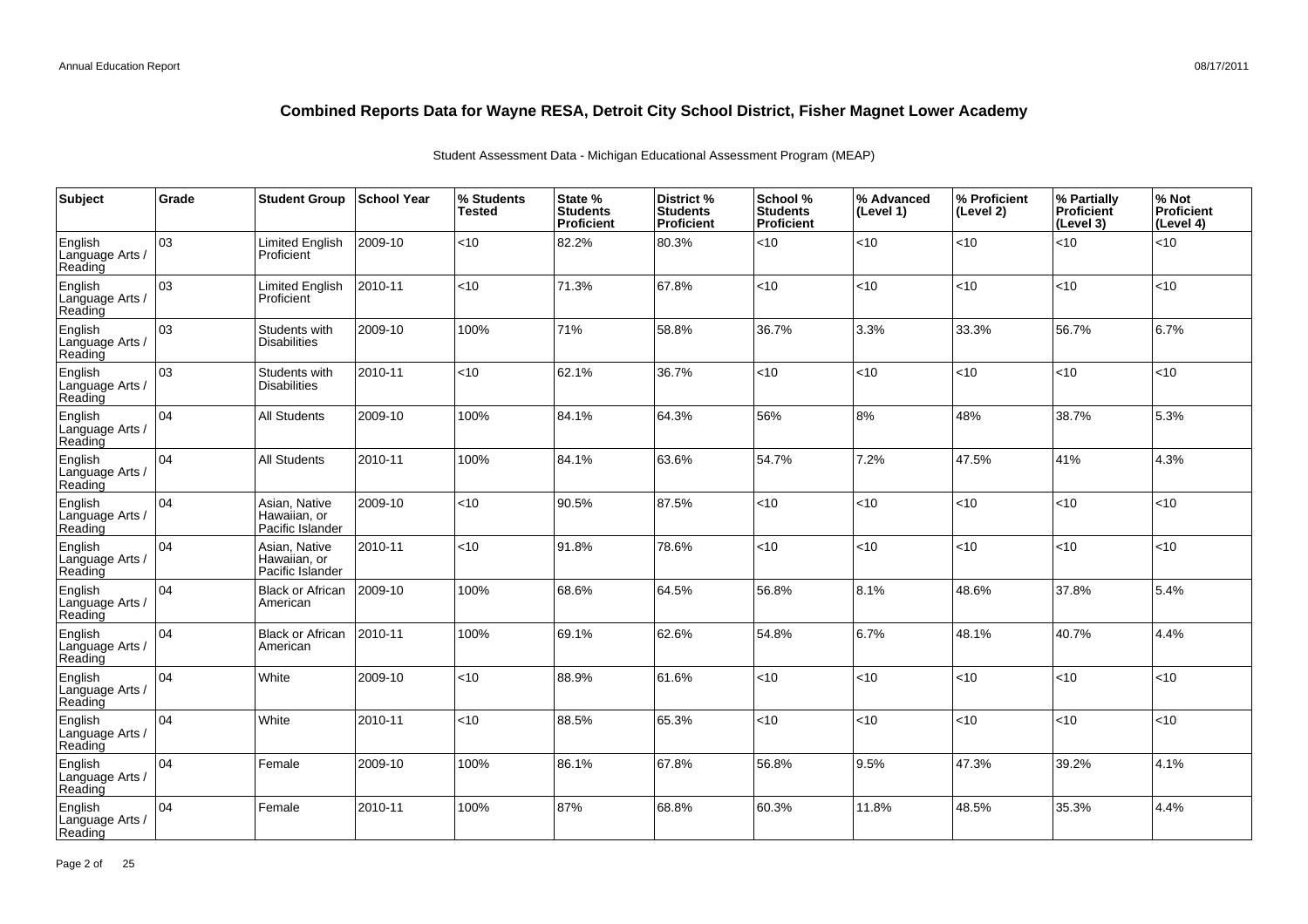| <b>Subject</b>                        | Grade | <b>Student Group</b>                              | <b>School Year</b> | % Students<br>Tested | State %<br><b>Students</b><br><b>Proficient</b> | District %<br><b>Students</b><br>Proficient | School %<br><b>Students</b><br><b>Proficient</b> | % Advanced<br>(Level 1) | % Proficient<br>(Level 2) | % Partially<br><b>Proficient</b><br>(Level 3) | % Not<br><b>Proficient</b><br>(Level 4) |
|---------------------------------------|-------|---------------------------------------------------|--------------------|----------------------|-------------------------------------------------|---------------------------------------------|--------------------------------------------------|-------------------------|---------------------------|-----------------------------------------------|-----------------------------------------|
| English<br>Language Arts /<br>Reading | 04    | Male                                              | 2009-10            | 100%                 | 82.1%                                           | 60.8%                                       | 55.3%                                            | 6.6%                    | 48.7%                     | 38.2%                                         | 6.6%                                    |
| English<br>Language Arts /<br>Reading | 04    | Male                                              | 2010-11            | 100%                 | 81.3%                                           | 58.6%                                       | 49.3%                                            | 2.8%                    | 46.5%                     | 46.5%                                         | 4.2%                                    |
| English<br>Language Arts /<br>Reading | 104   | Economically<br>Disadvantaged                     | 2009-10            | 100%                 | 75.7%                                           | 63.3%                                       | 55.7%                                            | 7.4%                    | 48.3%                     | 38.9%                                         | 5.4%                                    |
| English<br>Language Arts /<br>Reading | 04    | Economically<br>Disadvantaged                     | 2010-11            | 100%                 | 76.1%                                           | 63.2%                                       | 54.5%                                            | 6.7%                    | 47.8%                     | 41%                                           | 4.5%                                    |
| English<br>Language Arts /<br>Reading | 04    | Limited English<br>Proficient                     | 2009-10            | <10                  | 64.3%                                           | 63.5%                                       | $<$ 10                                           | <10                     | < 10                      | < 10                                          | <10                                     |
| English<br>Language Arts /<br>Reading | 04    | Limited English<br>Proficient                     | 2010-11            | <10                  | 66.5%                                           | 68.7%                                       | $<$ 10                                           | <10                     | <10                       | < 10                                          | <10                                     |
| English<br>Language Arts /<br>Reading | 04    | Students with<br><b>Disabilities</b>              | 2009-10            | 100%                 | 58%                                             | 43.2%                                       | 33.3%                                            | 0%                      | 33.3%                     | 55.6%                                         | 11.1%                                   |
| English<br>Language Arts /<br>Reading | 04    | Students with<br><b>Disabilities</b>              | 2010-11            | 100%                 | 54.2%                                           | 25.8%                                       | 28.6%                                            | $0\%$                   | 28.6%                     | 42.9%                                         | 28.6%                                   |
| <b>Mathematics</b>                    | 03    | <b>All Students</b>                               | 2009-10            | 100%                 | 94.8%                                           | 85.6%                                       | 87.3%                                            | 22.2%                   | 65.2%                     | 12.7%                                         | 0%                                      |
| <b>Mathematics</b>                    | 03    | All Students                                      | 2010-11            | 100%                 | 95.3%                                           | 84%                                         | 85.5%                                            | 17.7%                   | 67.7%                     | 14.5%                                         | 0%                                      |
| <b>Mathematics</b>                    | 03    | Asian, Native<br>Hawaiian, or<br>Pacific Islander | 2009-10            | <10                  | 98%                                             | 98.3%                                       | < 10                                             | <10                     | < 10                      | < 10                                          | <10                                     |
| Mathematics                           | 03    | Asian, Native<br>Hawaiian, or<br>Pacific Islander | 2010-11            | <10                  | 98.2%                                           | 93.2%                                       | $<$ 10                                           | <10                     | <10                       | < 10                                          | <10                                     |
| <b>Mathematics</b>                    | 03    | <b>Black or African</b><br>American               | 2009-10            | 100%                 | 87.7%                                           | 85%                                         | 87.6%                                            | 21.6%                   | 66%                       | 12.4%                                         | 0%                                      |
| Mathematics                           | 03    | <b>Black or African</b><br>American               | 2010-11            | 100%                 | 88.6%                                           | 82.9%                                       | 86.1%                                            | 18%                     | 68%                       | 13.9%                                         | 0%                                      |
| <b>Mathematics</b>                    | 03    | White                                             | 2009-10            | <10                  | 96.9%                                           | 90.8%                                       | <10                                              | <10                     | <10                       | ~10                                           | <10                                     |
| <b>Mathematics</b>                    | 03    | White                                             | 2010-11            | <10                  | 97.1%                                           | 88.8%                                       | <10                                              | <10                     | <10                       | < 10                                          | <10                                     |
| Mathematics                           | 03    | Female                                            | 2009-10            | 100%                 | 94.8%                                           | 86.3%                                       | 89.2%                                            | 17.6%                   | 71.6%                     | 10.8%                                         | 0%                                      |
| Mathematics                           | 03    | Female                                            | 2010-11            | 100%                 | 95.3%                                           | 84.2%                                       | 87.1%                                            | 19.4%                   | 67.7%                     | 12.9%                                         | 0%                                      |
| Mathematics<br>Page 3 of 25           | 03    | Male                                              | 2009-10            | 100%                 | 94.8%                                           | 84.8%                                       | 85.7%                                            | 26.2%                   | 59.5%                     | 14.3%                                         | 0%                                      |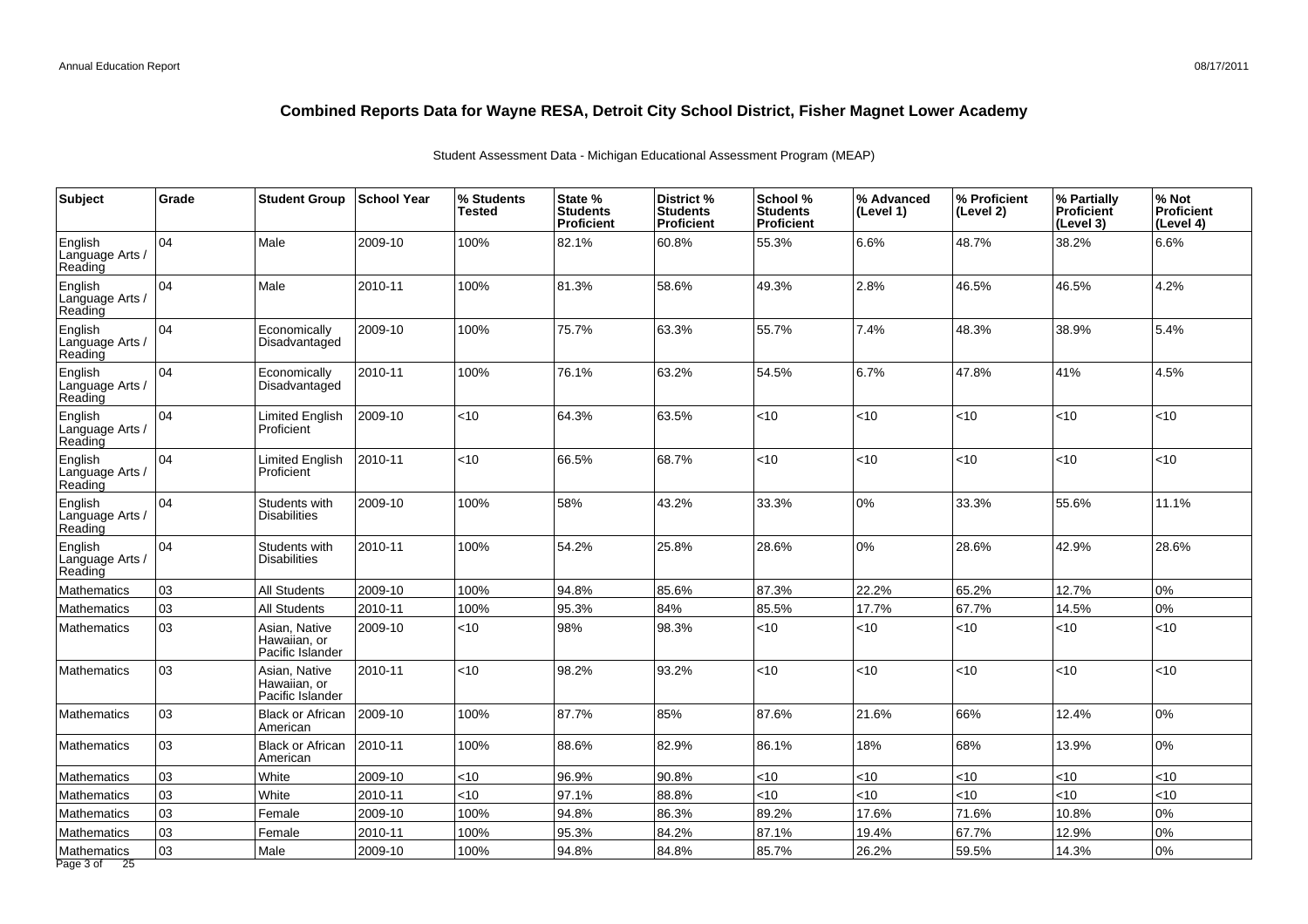| <b>Subject</b>     | Grade | <b>Student Group</b>                              | ∣School Year | % Students<br>Tested | State %<br><b>Students</b><br>Proficient | District %<br><b>Students</b><br><b>Proficient</b> | School %<br><b>Students</b><br><b>Proficient</b> | % Advanced<br>(Level 1) | % Proficient<br>(Level 2) | % Partially<br><b>Proficient</b><br>(Level 3) | % Not<br><b>Proficient</b><br>(Level 4) |
|--------------------|-------|---------------------------------------------------|--------------|----------------------|------------------------------------------|----------------------------------------------------|--------------------------------------------------|-------------------------|---------------------------|-----------------------------------------------|-----------------------------------------|
| <b>Mathematics</b> | 03    | Male                                              | 2010-11      | 100%                 | 95.3%                                    | 83.9%                                              | 83.9%                                            | 16.1%                   | 67.7%                     | 16.1%                                         | 0%                                      |
| <b>Mathematics</b> | 03    | Economically<br>Disadvantaged                     | 2009-10      | 100%                 | 91.9%                                    | 85.2%                                              | 86.8%                                            | 21.9%                   | 64.9%                     | 13.2%                                         | 0%                                      |
| <b>Mathematics</b> | 03    | Economically<br>Disadvantaged                     | 2010-11      | 100%                 | 92.7%                                    | 83.5%                                              | 85.5%                                            | 17.1%                   | 68.4%                     | 14.5%                                         | 0%                                      |
| <b>Mathematics</b> | 03    | Limited English<br>Proficient                     | 2009-10      | $<$ 10               | 92.1%                                    | 89.7%                                              | $<$ 10                                           | <10                     | $<$ 10                    | <10                                           | <10                                     |
| <b>Mathematics</b> | 03    | <b>Limited English</b><br>Proficient              | 2010-11      | <10                  | 92.1%                                    | 89.2%                                              | $<$ 10                                           | <10                     | $<$ 10                    | <10                                           | <10                                     |
| <b>Mathematics</b> | 03    | Students with<br><b>Disabilities</b>              | 2009-10      | 100%                 | 87.8%                                    | 78.6%                                              | 76.7%                                            | 13.3%                   | 63.3%                     | 23.3%                                         | 0%                                      |
| <b>Mathematics</b> | 03    | Students with<br><b>Disabilities</b>              | 2010-11      | <10                  | 88.7%                                    | 72.6%                                              | $<$ 10                                           | $<$ 10                  | $<$ 10                    | < 10                                          | <10                                     |
| <b>Mathematics</b> | 04    | <b>All Students</b>                               | 2009-10      | 100%                 | 92.3%                                    | 78.5%                                              | 73.8%                                            | 10.1%                   | 63.8%                     | 24.8%                                         | 1.3%                                    |
| <b>Mathematics</b> | 04    | <b>All Students</b>                               | 2010-11      | 100%                 | 91.5%                                    | 75.4%                                              | 69.1%                                            | 5.8%                    | 63.3%                     | 30.9%                                         | 0%                                      |
| <b>Mathematics</b> | 04    | Asian, Native<br>Hawaiian, or<br>Pacific Islander | 2009-10      | <10                  | 96.9%                                    | 95%                                                | < 10                                             | < 10                    | <10                       | < 10                                          | <10                                     |
| <b>Mathematics</b> | 04    | Asian, Native<br>Hawaiian, or<br>Pacific Islander | 2010-11      | <10                  | 96.8%                                    | 89.3%                                              | < 10                                             | <10                     | <10                       | < 10                                          | $<$ 10                                  |
| <b>Mathematics</b> | 04    | <b>Black or African</b><br>American               | $ 2009-10$   | 100%                 | 82.3%                                    | 77.4%                                              | 73.5%                                            | 10.2%                   | 63.3%                     | 25.2%                                         | 1.4%                                    |
| <b>Mathematics</b> | 04    | <b>Black or African</b><br>American               | 2010-11      | 100%                 | 81.2%                                    | 74.1%                                              | 68.1%                                            | 5.2%                    | 63%                       | 31.9%                                         | 0%                                      |
| <b>Mathematics</b> | 04    | White                                             | 2009-10      | <10                  | 95.1%                                    | 82.8%                                              | $<$ 10                                           | <10                     | <10                       | <10                                           | <10                                     |
| <b>Mathematics</b> | 04    | White                                             | 2010-11      | <10                  | 94.3%                                    | 77.6%                                              | <10                                              | <10                     | $<10$                     | <10                                           | <10                                     |
| <b>Mathematics</b> | 04    | Female                                            | 2009-10      | 100%                 | 92.9%                                    | 80.4%                                              | 84.9%                                            | 15.1%                   | 69.9%                     | 15.1%                                         | 0%                                      |
| <b>Mathematics</b> | 04    | Female                                            | 2010-11      | 100%                 | 91.6%                                    | 75.3%                                              | 62.7%                                            | 7.5%                    | 55.2%                     | 37.3%                                         | 0%                                      |
| Mathematics        | 04    | Male                                              | 2009-10      | 100%                 | 91.6%                                    | 76.7%                                              | 63.2%                                            | 5.3%                    | 57.9%                     | 34.2%                                         | 2.6%                                    |
| <b>Mathematics</b> | 04    | Male                                              | 2010-11      | 100%                 | 91.3%                                    | 75.4%                                              | 75%                                              | 4.2%                    | 70.8%                     | 25%                                           | 0%                                      |
| <b>Mathematics</b> | 04    | Economically<br>Disadvantaged                     | 2009-10      | 100%                 | 87.8%                                    | 78%                                                | 73.6%                                            | 9.5%                    | 64.2%                     | 25%                                           | 1.4%                                    |
| <b>Mathematics</b> | 04    | Economically<br>Disadvantaged                     | 2010-11      | 100%                 | 86.9%                                    | 75.3%                                              | 69.4%                                            | 6%                      | 63.4%                     | 30.6%                                         | 0%                                      |
| <b>Mathematics</b> | 04    | <b>Limited English</b><br>Proficient              | 2009-10      | <10                  | 86.6%                                    | 87.7%                                              | $<$ 10                                           | <10                     | $<$ 10                    | <10                                           | $<$ 10                                  |
| <b>Mathematics</b> | 04    | <b>Limited English</b><br>Proficient              | 2010-11      | <10                  | 84.5%                                    | 82.7%                                              | $<$ 10                                           | $<$ 10                  | $<$ 10                    | ~10                                           | < 10                                    |
| Page 4 of 25       |       |                                                   |              |                      |                                          |                                                    |                                                  |                         |                           |                                               |                                         |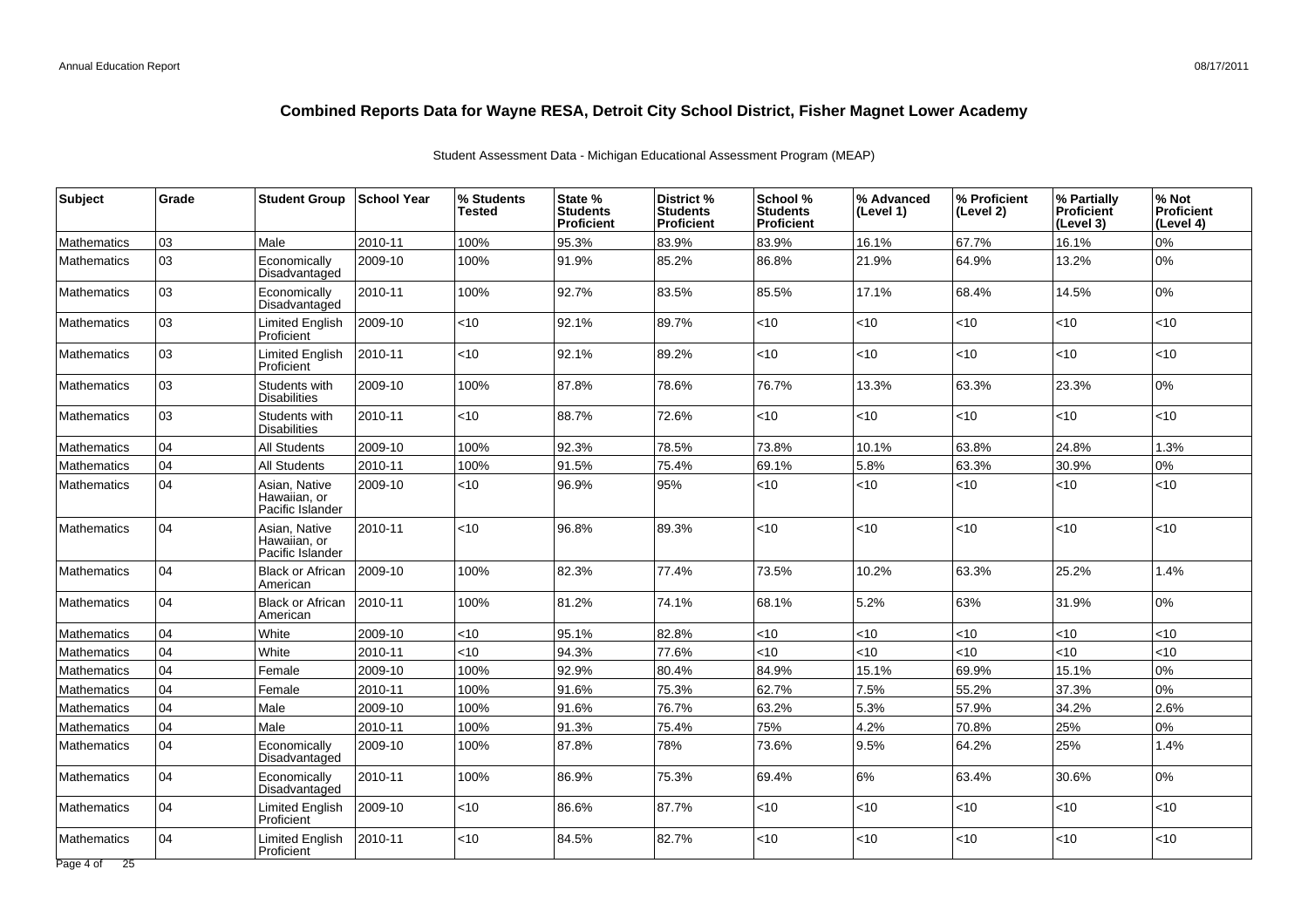| Subiect            | <b>Grade</b> | Student Group_                       | School Year | <b>Students</b><br>Tested | State %<br>Students<br><b>Proficient</b> | District %<br><b>Students</b><br><b>Proficient</b> | <b>School</b> %<br>∣Students<br>Proficient | <b>M</b> Advanced<br>$ $ (Level 1) | % Proficient<br>(Level 2) | <b>1% Partially</b><br><b>Proficient</b><br>(Level 3) | <b>M</b> Not<br><b>Proficient</b><br>(Level 4) |
|--------------------|--------------|--------------------------------------|-------------|---------------------------|------------------------------------------|----------------------------------------------------|--------------------------------------------|------------------------------------|---------------------------|-------------------------------------------------------|------------------------------------------------|
| <b>Mathematics</b> | 04           | Students with<br><b>Disabilities</b> | 2009-10     | 100%                      | 80%                                      | 66.6%                                              | 58.8%                                      | 0%                                 | 58.8%                     | 35.3%                                                 | 5.9%                                           |
| <b>Mathematics</b> | 04           | Students with<br><b>Disabilities</b> | 2010-11     | 100%                      | 77.5%                                    | 58.6%                                              | 64.3%                                      | $7.1\%$                            | 57.1%                     | 35.7%                                                 | 0%                                             |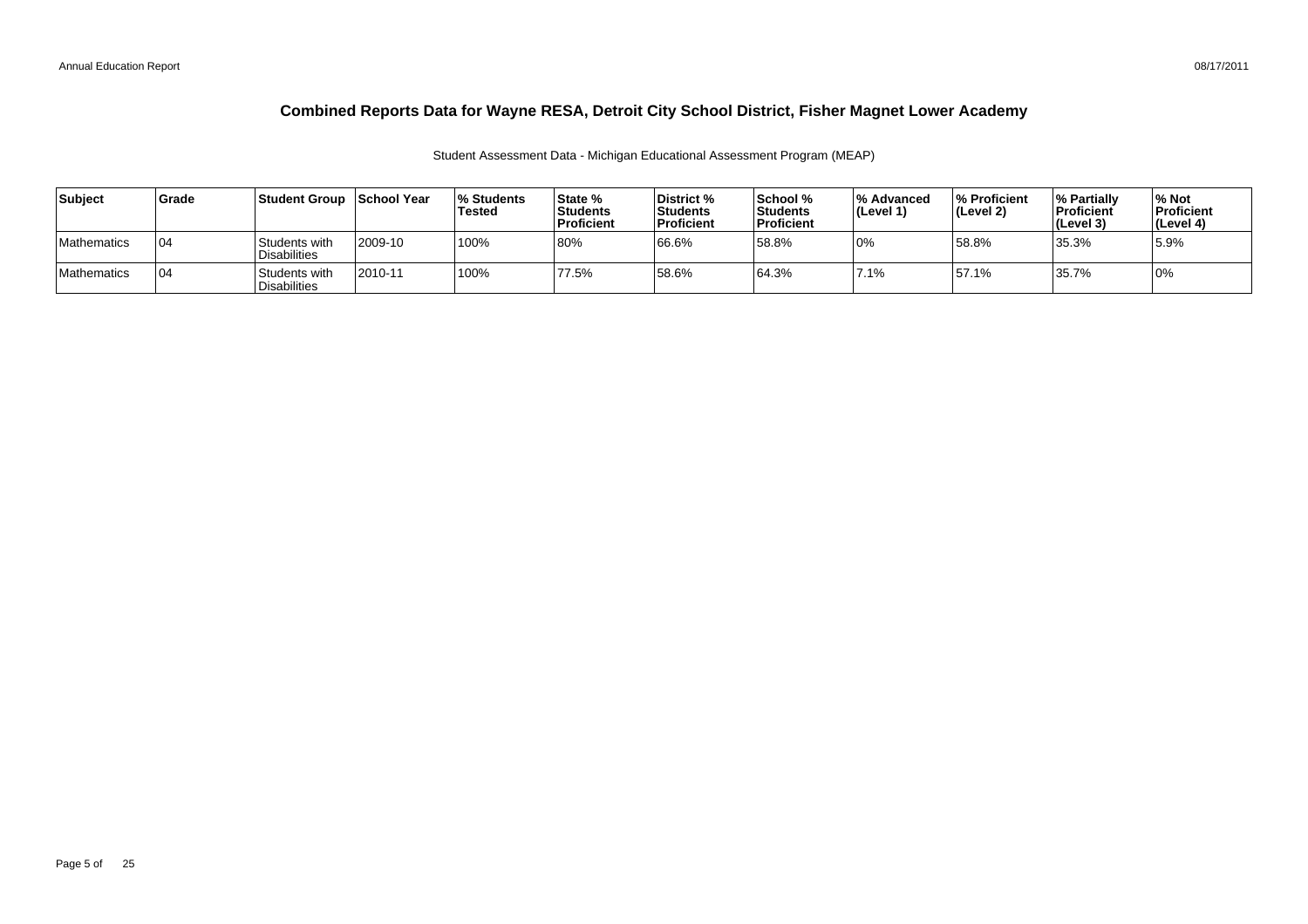Student Assessment Data - Michigan Merit Examination (MME)

| Subject | Grade | Student Group | School Year | <b>Students</b><br>Tested | State %<br>Students<br>Proficient | District %<br>Students<br><b>Proficient</b> | School %<br>Students<br>Proficient | $\overline{0}$<br>Advancec<br>$ $ (Level 1) | % Proficient<br> (Level 2) | % Partially<br>Proficient<br><b>I</b> Cevel 3<br>. . | ∕∘ Not<br>Proficient<br>(Level 4) |
|---------|-------|---------------|-------------|---------------------------|-----------------------------------|---------------------------------------------|------------------------------------|---------------------------------------------|----------------------------|------------------------------------------------------|-----------------------------------|
|---------|-------|---------------|-------------|---------------------------|-----------------------------------|---------------------------------------------|------------------------------------|---------------------------------------------|----------------------------|------------------------------------------------------|-----------------------------------|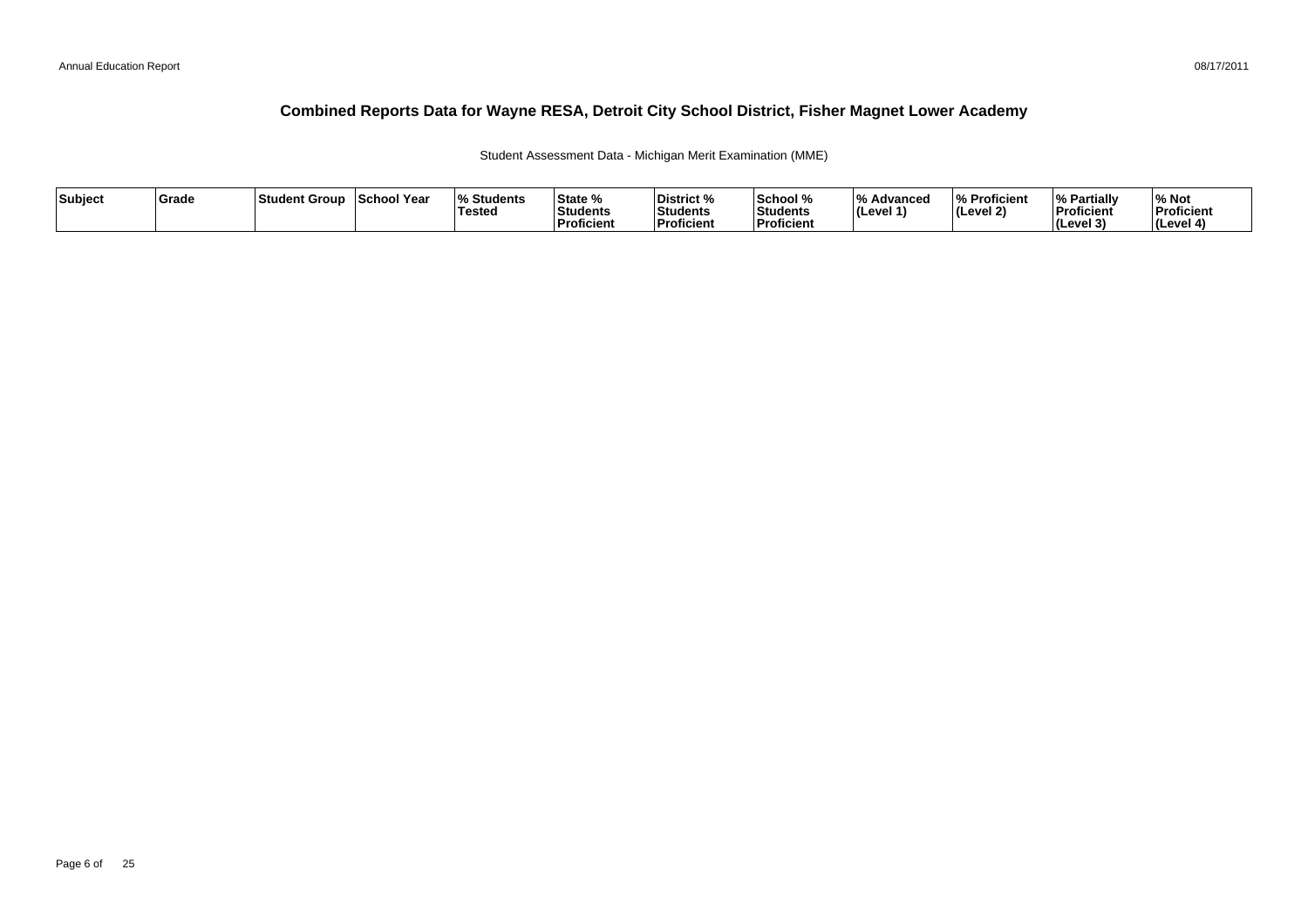| Subject            | Grade | <b>Student Group</b>                | <b>School Year</b> | % Students<br><b>Tested</b> | State % Students District %<br><b>Proficient</b> | Students<br><b>Proficient</b> | School %<br><b>Students</b><br>Proficient | % Surpassed<br>(Level 1) | % Attained<br>(Level 2) | % Emerging<br>(Level 3) |
|--------------------|-------|-------------------------------------|--------------------|-----------------------------|--------------------------------------------------|-------------------------------|-------------------------------------------|--------------------------|-------------------------|-------------------------|
| Mathematics        | 03    | <b>All Students</b>                 | 2009-10            | < 10                        | 76.4%                                            | 50.6%                         | $<$ 10                                    | $<$ 10                   | < 10                    | $<$ 10                  |
| Mathematics        | 03    | <b>All Students</b>                 | 2010-11            | $<$ 10                      | 74.7%                                            | 43.3%                         | < 10                                      | $<$ 10                   | < 10                    | $<$ 10                  |
| <b>Mathematics</b> | 03    | <b>Black or African</b><br>American | 2009-10            | < 10                        | 69.3%                                            | 53.4%                         | < 10                                      | $ $ < 10                 | < 10                    | < 10                    |
| <b>Mathematics</b> | 03    | <b>Black or African</b><br>American | 2010-11            | < 10                        | 65.7%                                            | 41.1%                         | $10$                                      | $ $ < 10                 | $ $ < 10                | $<$ 10                  |
| Mathematics        | 03    | Female                              | 2010-11            | < 10                        | 73.5%                                            | 40.9%                         | < 10                                      | $ $ < 10                 | $ $ < 10                | $<$ 10                  |
| <b>Mathematics</b> | 03    | Male                                | 2009-10            | $ $ < 10                    | 78.9%                                            | 54%                           | < 10                                      | $<$ 10                   | $ $ < 10                | $<$ 10                  |
| Mathematics        | 03    | Male                                | 2010-11            | < 10                        | 75.3%                                            | 44.7%                         | < 10                                      | $<$ 10                   | < 10                    | $<$ 10                  |
| Mathematics        | 04    | <b>All Students</b>                 | 2009-10            | $<$ 10                      | 85%                                              | 59.8%                         | < 10                                      | < 10                     | <10                     | < 10                    |
| <b>Mathematics</b> | 04    | <b>All Students</b>                 | 2010-11            | < 10                        | 82.9%                                            | 64.5%                         | < 10                                      | $<$ 10                   | $<$ 10                  | $<$ 10                  |
| <b>Mathematics</b> | 04    | Black or African<br>American        | 2009-10            | < 10                        | 76.2%                                            | 57.5%                         | < 10                                      | < 10                     | $ $ < 10                | $<$ 10                  |
| Mathematics        | 04    | <b>Black or African</b><br>American | 2010-11            | < 10                        | 79.1%                                            | 62.9%                         | < 10                                      | < 10                     | $ $ < 10                | $<$ 10                  |
| Mathematics        | 04    | Female                              | 2009-10            | < 10                        | 83.4%                                            | 55.8%                         | < 10                                      | $<$ 10                   | $ $ < 10                | $<$ 10                  |
| Mathematics        | 04    | Female                              | 2010-11            | $<$ 10                      | 80.4%                                            | 51.3%                         | < 10                                      | < 10                     | $ $ < 10                | < 10                    |
| Mathematics        | 04    | Male                                | 2009-10            | $<$ 10                      | 85.9%                                            | 62.3%                         | < 10                                      | $<$ 10                   | $<$ 10                  | $<$ 10                  |
| Mathematics        | 04    | Male                                | 2010-11            | < 10                        | 84.3%                                            | 72.1%                         | < 10                                      | $ $ < 10                 | $ $ < 10                | < 10                    |

### Student Assessment Data - MI-Access : Functional Independence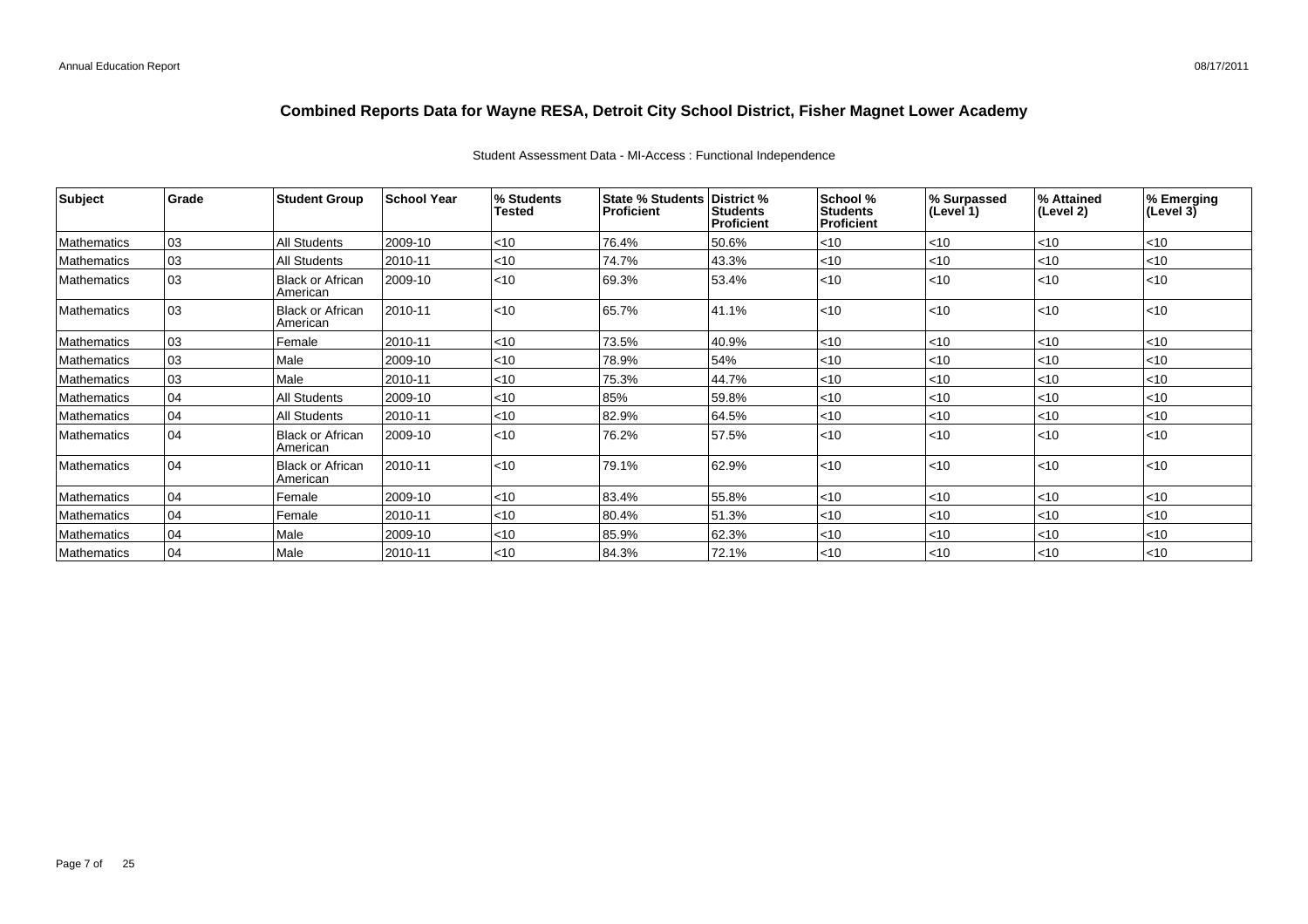### Student Assessment Data - MI-Access : Supported Independence

| Subject                         | Grade | <b>Student Group</b>           | <b>School Year</b> | <b>% Students</b><br><b>Tested</b> | <b>State % Students District %</b><br>Proficient | Students<br>Proficient | School %<br>l Students<br>l Proficient | % Surpassed<br>∣(Level 1) | ∣% Attained<br>∣(Level 2) | % Emerging<br>(Level 3) |
|---------------------------------|-------|--------------------------------|--------------------|------------------------------------|--------------------------------------------------|------------------------|----------------------------------------|---------------------------|---------------------------|-------------------------|
| English Language 04             |       | All Students                   | 2009-10            | $ $ < 10                           | 79.3%                                            | 80%                    | $ $ <10                                | $ $ < 10                  | $ $ < 10                  | $ $ < 10                |
| English Language   04<br>  Arts |       | Black or African<br>  American | 2009-10            | $ $ < 10                           | 77.9%                                            | 81%                    | l<10                                   | $ $ < 10                  | $ $ < 10                  | $ $ <10                 |
| English Language 04             |       | Female                         | 2009-10            | $ $ < 10                           | 79%                                              | 87.5%                  | l<10                                   | $ $ < 10                  | $ $ < 10                  | $ $ < 10                |
| Mathematics                     | 04    | All Students                   | 2009-10            | ~10                                | 90.2%                                            | 93.3%                  | $ $ <10                                | $ $ < 10                  | $ $ < 10                  | $ $ <10                 |
| Mathematics                     | 04    | Black or African<br>  American | 2009-10            | $ $ < 10                           | 89.3%                                            | 92.9%                  | l<10                                   | $ $ < 10                  | $ $ < 10                  | $ $ < 10                |
| Mathematics                     | 04    | Female                         | 2009-10            | $ $ <10                            | 88.2%                                            | 87.5%                  | $ $ < 10                               | $ $ < 10                  | $ $ < 10                  | $\leq 10$               |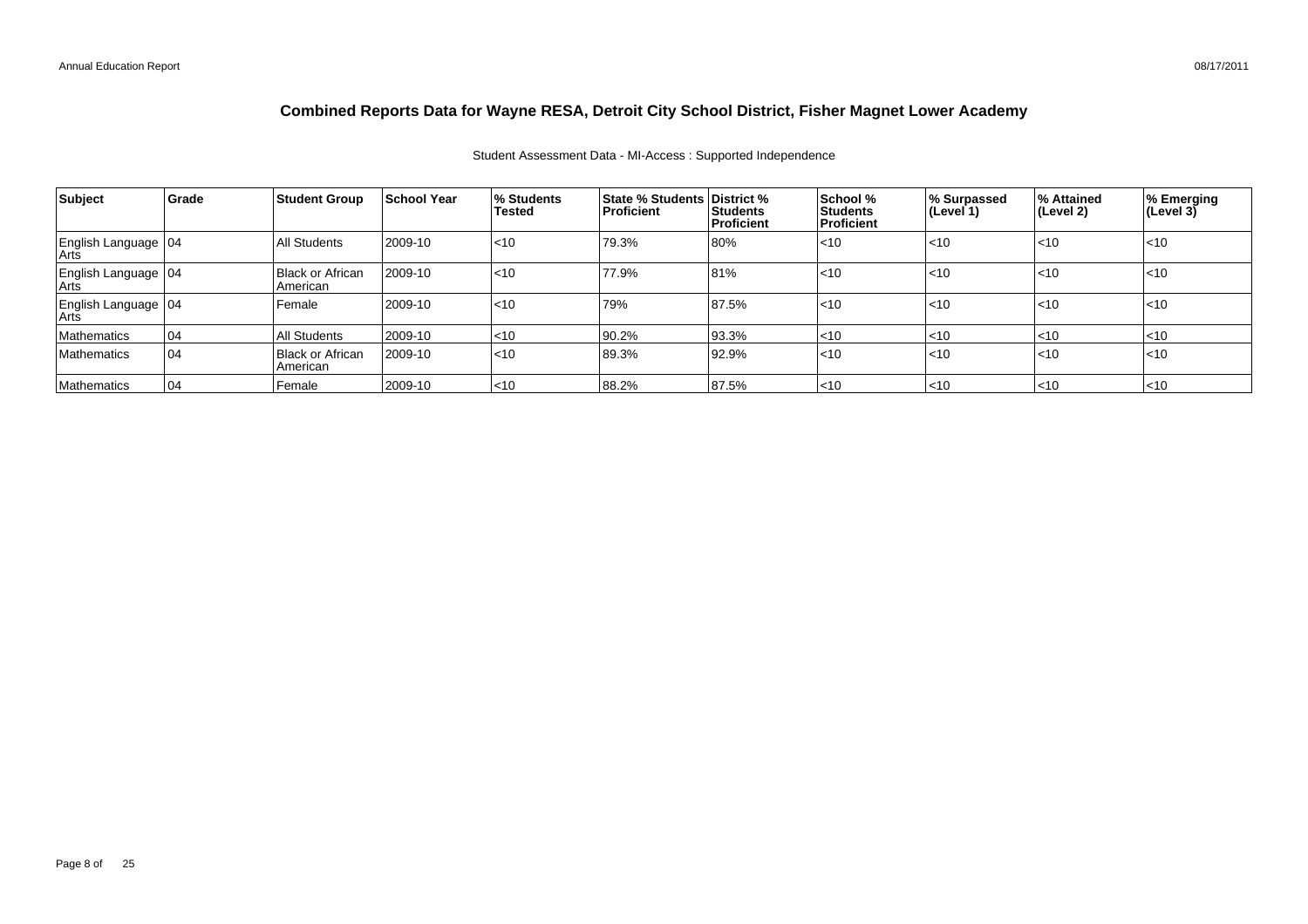### Student Assessment Data - MI-Access : Participation

| Subject | Grade | ∣Student Group | <b>School Year</b> | 07.<br>Students<br>Tested | <sup>৹⁄</sup> Students ∟<br><b>State</b><br>'Proficient | <b>District</b> %<br>Students<br><sup>'</sup> Proficient | School %<br>Students<br>--<br>Proficient | ∧ Surpassed<br>⊺(Level ′ | ہ Attained<br>Level 2) | % Emerging<br>$ $ (Level 3) |
|---------|-------|----------------|--------------------|---------------------------|---------------------------------------------------------|----------------------------------------------------------|------------------------------------------|--------------------------|------------------------|-----------------------------|
|---------|-------|----------------|--------------------|---------------------------|---------------------------------------------------------|----------------------------------------------------------|------------------------------------------|--------------------------|------------------------|-----------------------------|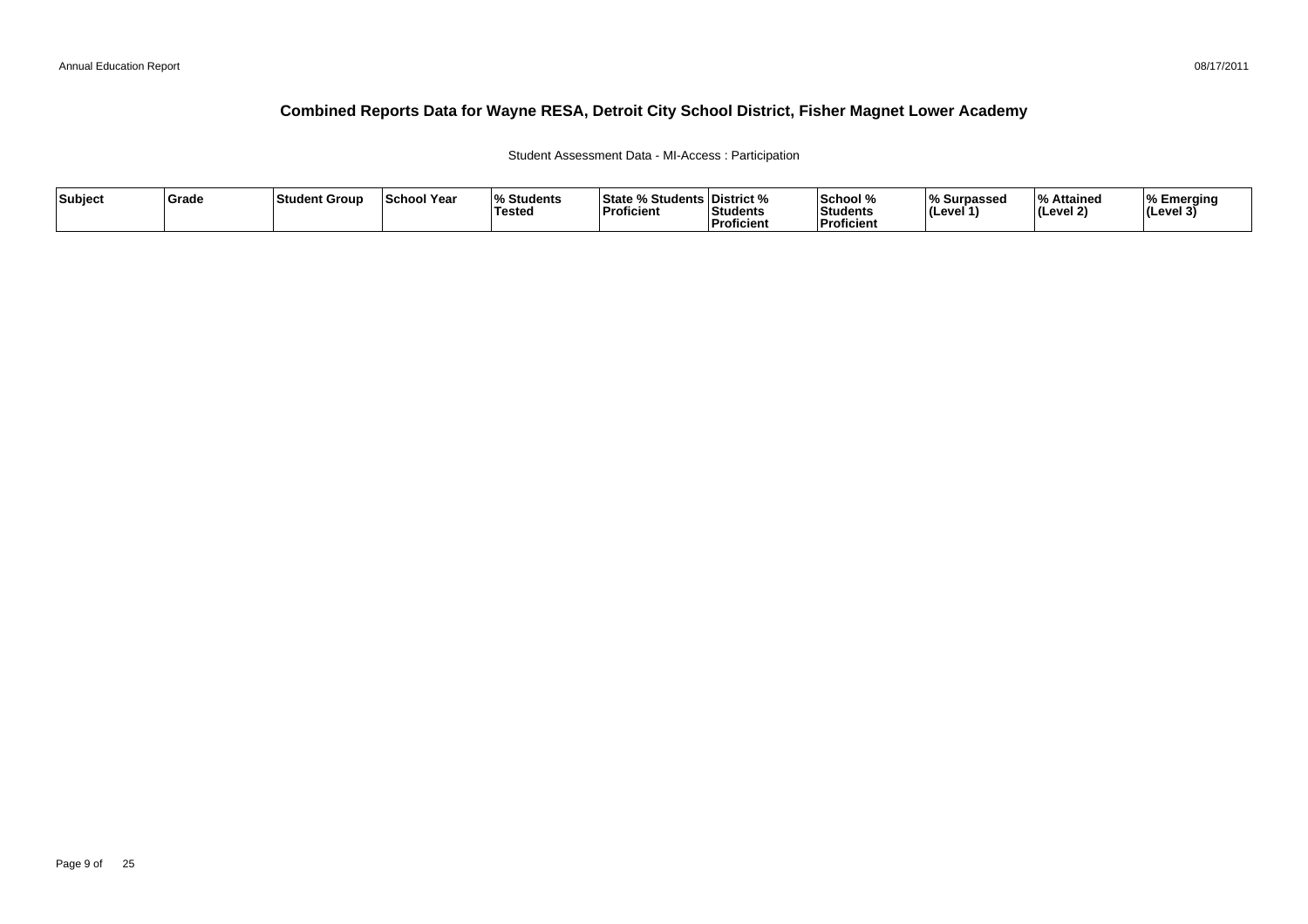Student Assessment Data - MEAP-Access

| Subject | Grade | <b>Student Group</b> | School Year | Students<br>Tested | State % Stu<br>⁄。Students <sup>।</sup><br><b>Proficient</b> | <b>District</b> %<br>Students<br><b>Proficient</b> | 'School %<br>Students<br>Proficient | ∣% Level∶ | Level 2 | $\frac{1}{6}$ Level 3 |
|---------|-------|----------------------|-------------|--------------------|-------------------------------------------------------------|----------------------------------------------------|-------------------------------------|-----------|---------|-----------------------|
|---------|-------|----------------------|-------------|--------------------|-------------------------------------------------------------|----------------------------------------------------|-------------------------------------|-----------|---------|-----------------------|

08/17/2011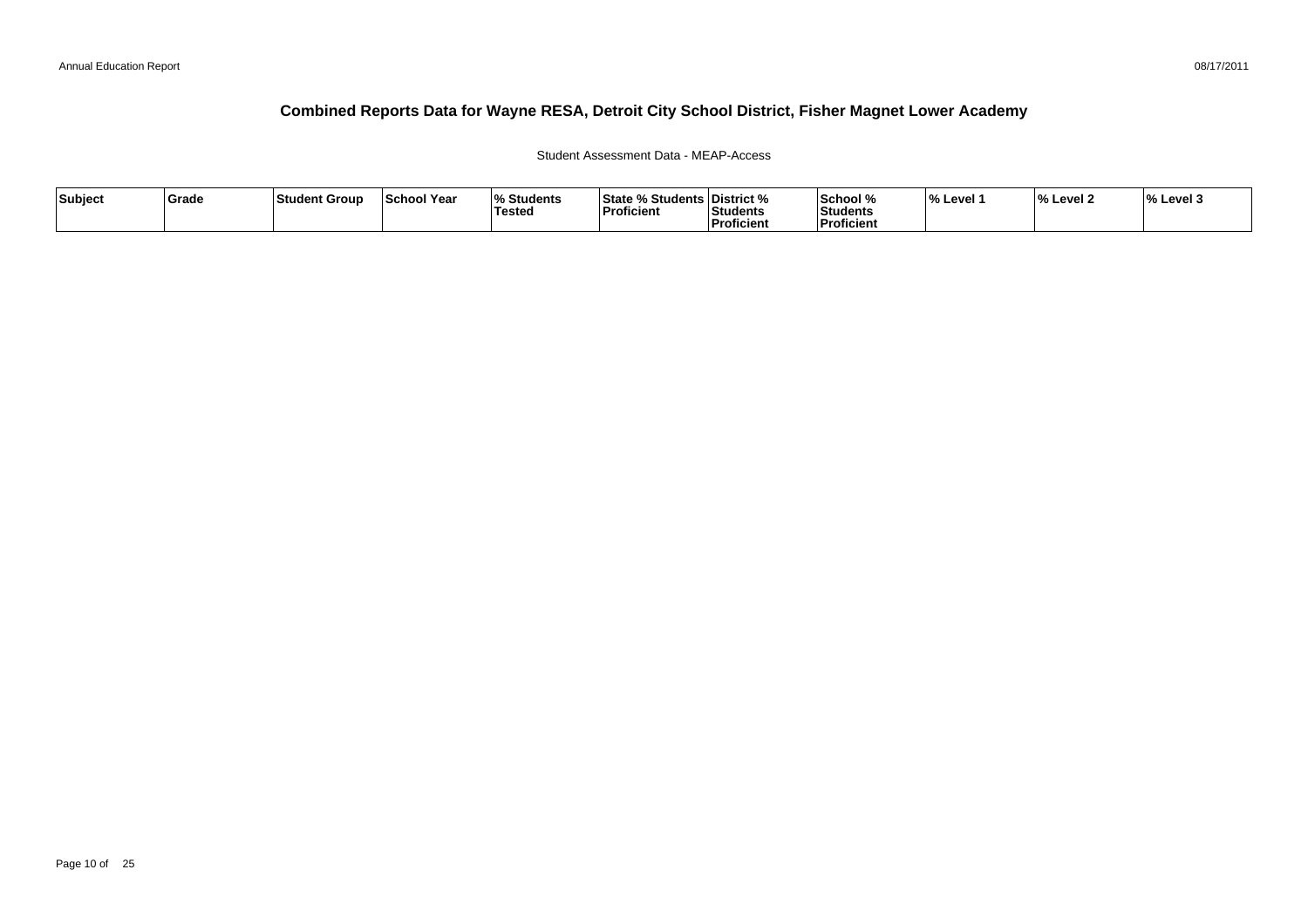### AYP Detail Data

| <b>Student Group</b>                           | Location        | <b>Subject</b>                     | % Tested (Goal 95%) | % Proficient for AYP* |
|------------------------------------------------|-----------------|------------------------------------|---------------------|-----------------------|
| <b>All Students</b>                            | <b>State</b>    | English Language Arts /<br>Reading | 98.9%               | 93.7%                 |
| <b>All Students</b>                            | State           | <b>Mathematics</b>                 | 98.6%               | 94.4%                 |
| <b>All Students</b>                            | <b>District</b> | English Language Arts /<br>Reading | 94.9%               | 85.2%                 |
| <b>All Students</b>                            | District        | <b>Mathematics</b>                 | 94%                 | 87.5%                 |
| <b>All Students</b>                            | School          | English Language Arts /<br>Reading | 99.3%               | 90.2%                 |
| <b>All Students</b>                            | School          | Mathematics                        | 99.6%               | 91.3%                 |
| American Indian or Alaska<br>Native            | State           | English Language Arts /<br>Reading | 98.4%               | 92.1%                 |
| American Indian or Alaska<br>Native            | <b>State</b>    | <b>Mathematics</b>                 | 98.1%               | 93.4%                 |
| American Indian or Alaska<br>Native            | <b>District</b> | English Language Arts /<br>Reading | 93.3%               | 89.5%                 |
| American Indian or Alaska<br>Native            | <b>District</b> | Mathematics                        | 91.7%               | 87.1%                 |
| Asian, Native Hawaiian, or<br>Pacific Islander | <b>State</b>    | English Language Arts /<br>Reading | 100.5%              | 96.5%                 |
| Asian, Native Hawaiian, or<br>Pacific Islander | <b>State</b>    | <b>Mathematics</b>                 | 99.3%               | 97.4%                 |
| Asian, Native Hawaiian, or<br>Pacific Islander | <b>District</b> | English Language Arts /<br>Reading | 98.5%               | 90%                   |
| Asian, Native Hawaiian, or<br>Pacific Islander | <b>District</b> | <b>Mathematics</b>                 | 98.5%               | 95.5%                 |
| Asian, Native Hawaiian, or<br>Pacific Islander | School          | English Language Arts /<br>Reading | <30                 | $30$                  |
| Asian, Native Hawaiian, or<br>Pacific Islander | School          | Mathematics                        | $30$                | <30                   |
| <b>Black or African American</b>               | <b>State</b>    | English Language Arts /<br>Reading | 96.8%               | 87.7%                 |
| <b>Black or African American</b>               | <b>State</b>    | <b>Mathematics</b>                 | 96.4%               | 88.9%                 |
| <b>Black or African American</b>               | <b>District</b> | English Language Arts /<br>Reading | 94.8%               | 84.7%                 |
| <b>Black or African American</b>               | <b>District</b> | <b>Mathematics</b>                 | 93.8%               | 86.5%                 |
| <b>Black or African American</b>               | School          | English Language Arts /<br>Reading | 99.2%               | 90.4%                 |
| <b>Black or African American</b>               | School          | <b>Mathematics</b>                 | 99.6%               | 91.2%                 |
| Hispanic or Latino                             | <b>State</b>    | English Language Arts /<br>Reading | 98.8%               | 91.7%                 |
| Hispanic or Latino                             | State           | <b>Mathematics</b>                 | 98.1%               | 93.4%                 |
| Hispanic or Latino                             | <b>District</b> | English Language Arts /<br>Reading | 95.5%               | 88.8%                 |
| Hispanic or Latino                             | District        | <b>Mathematics</b>                 | 94.9%               | 94%                   |
| Two or More Races                              | <b>State</b>    | English Language Arts /<br>Reading | 99.2%               | 94.1%                 |
| Two or More Races                              | <b>State</b>    | <b>Mathematics</b>                 | 99%                 | 94.9%                 |
| Two or More Races                              | District        | English Language Arts /<br>Reading | <30                 | $30$                  |
| Two or More Races                              | <b>District</b> | Mathematics                        | $30$                | <30                   |
| White                                          | State           | English Language Arts /<br>Reading | 99.4%               | 95.1%                 |
| White                                          | State           | <b>Mathematics</b>                 | 99.2%               | 95.6%                 |
| White                                          | District        | English Language Arts /<br>Reading | 96.8%               | 84.5%                 |
| White                                          | District        | <b>Mathematics</b>                 | 94.9%               | 91.3%                 |
| White                                          | School          | English Language Arts /<br>Reading | $30$                | <30                   |
| White                                          | School          | <b>Mathematics</b>                 | $30$                | <30                   |
| Economically<br>Disadvantaged                  | State           | English Language Arts /<br>Reading | 98.4%               | 90.4%                 |
| Economically<br>Disadvantaged                  | <b>State</b>    | <b>Mathematics</b>                 | 98.1%               | 91.9%                 |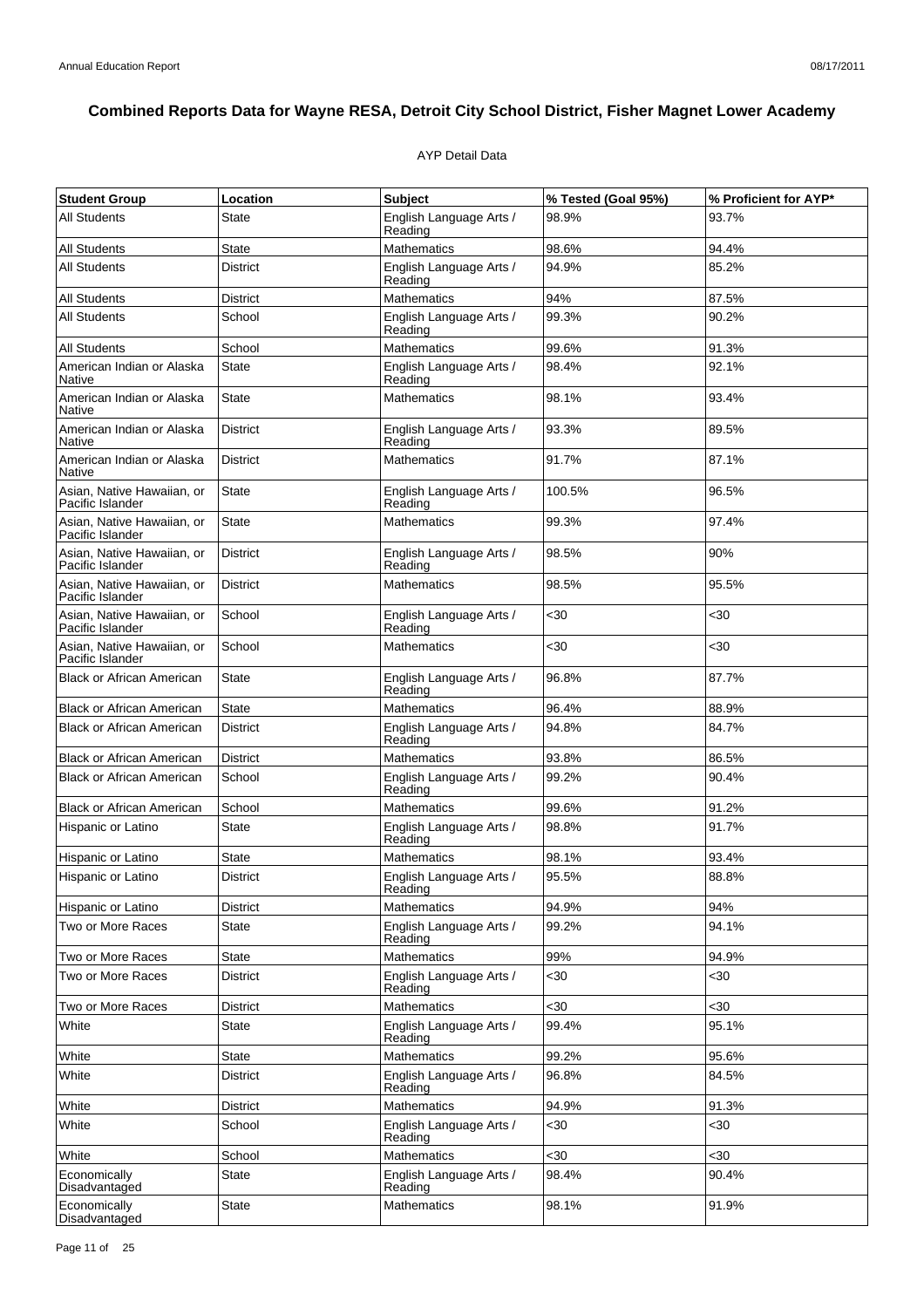### AYP Detail Data

| <b>Student Group</b>              | Location        | Subject                            | % Tested (Goal 95%) | % Proficient for AYP* |
|-----------------------------------|-----------------|------------------------------------|---------------------|-----------------------|
| Economically<br>Disadvantaged     | <b>District</b> | English Language Arts /<br>Reading | 95.1%               | 85.1%                 |
| Economically<br>Disadvantaged     | <b>District</b> | <b>Mathematics</b>                 | 94.3%               | 87.6%                 |
| Economically<br>Disadvantaged     | School          | English Language Arts /<br>Reading | 99.2%               | 90.4%                 |
| Economically<br>Disadvantaged     | School          | <b>Mathematics</b>                 | 99.6%               | 91.6%                 |
| <b>Limited English Proficient</b> | <b>State</b>    | English Language Arts /<br>Reading | 99%                 | 85.3%                 |
| <b>Limited English Proficient</b> | <b>State</b>    | <b>Mathematics</b>                 | 98.2%               | 91.2%                 |
| <b>Limited English Proficient</b> | <b>District</b> | English Language Arts /<br>Reading | 96.2%               | 88.6%                 |
| <b>Limited English Proficient</b> | <b>District</b> | <b>Mathematics</b>                 | 95.9%               | 93.8%                 |
| <b>Limited English Proficient</b> | School          | English Language Arts /<br>Reading | $30$                | $30$                  |
| Limited English Proficient        | School          | <b>Mathematics</b>                 | <30                 | <30                   |
| <b>Students with Disabilities</b> | State           | English Language Arts /<br>Reading | 97.8%               | 72.9%                 |
| <b>Students with Disabilities</b> | <b>State</b>    | <b>Mathematics</b>                 | 97.6%               | 78.9%                 |
| <b>Students with Disabilities</b> | <b>District</b> | English Language Arts /<br>Reading | 90.1%               | 55.3%                 |
| <b>Students with Disabilities</b> | District        | <b>Mathematics</b>                 | 88.8%               | 66.5%                 |
| <b>Students with Disabilities</b> | School          | English Language Arts /<br>Reading | 100%                | 59.5%                 |
| <b>Students with Disabilities</b> | School          | <b>Mathematics</b>                 | 100%                | 69%                   |

Note: 1100 Recently arrived LEP students took part in the State's ELPA instead of the MEAP/MME/MI-Access.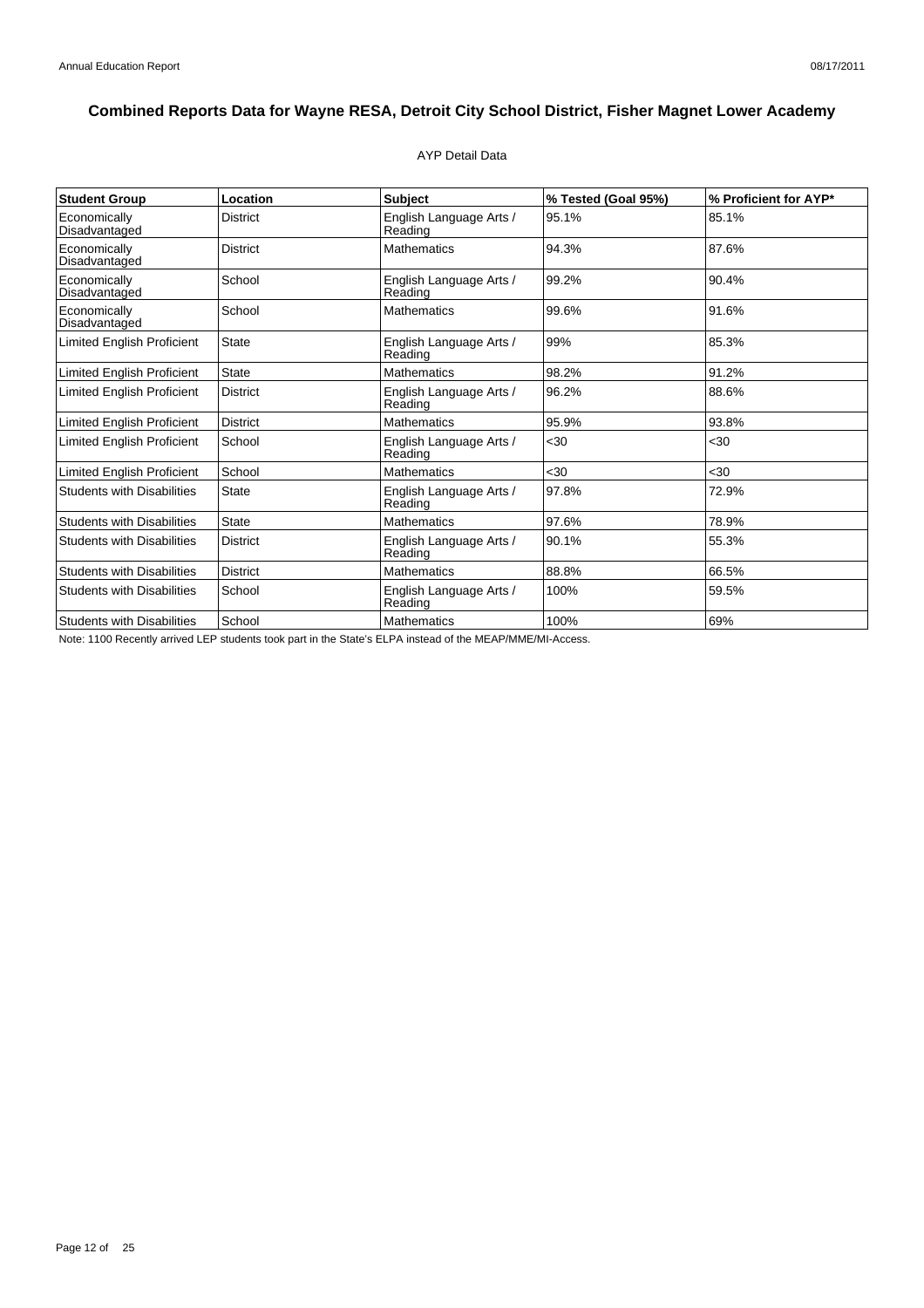AYP Detail Data - Graduation Rate

| <b>Student Group</b>                        | Location        | <b>Graduation Rate (High Schools only) (Goal</b><br>80%) |
|---------------------------------------------|-----------------|----------------------------------------------------------|
| <b>All Students</b>                         | <b>State</b>    | 75.96%                                                   |
| <b>All Students</b>                         | <b>District</b> | 62.27%                                                   |
| American Indian or Alaska Native            | <b>State</b>    | 65.87%                                                   |
| American Indian or Alaska Native            | <b>District</b> | 67.65%                                                   |
| Asian, Native Hawaiian, or Pacific Islander | <b>State</b>    | 87.07%                                                   |
| Asian, Native Hawaiian, or Pacific Islander | <b>District</b> | 70.69%                                                   |
| <b>Black or African American</b>            | <b>State</b>    | 57.97%                                                   |
| <b>Black or African American</b>            | <b>District</b> | 62.72%                                                   |
| Hispanic or Latino                          | <b>State</b>    | 63.52%                                                   |
| Hispanic or Latino                          | <b>District</b> | 59.11%                                                   |
| Two or More Races                           | <b>State</b>    | 66.55%                                                   |
| White                                       | <b>State</b>    | 82.04%                                                   |
| White                                       | <b>District</b> | 39.17%                                                   |
| Economically Disadvantaged                  | <b>State</b>    | 66.59%                                                   |
| Economically Disadvantaged                  | <b>District</b> | 63.16%                                                   |
| <b>Limited English Proficient</b>           | <b>State</b>    | 83.13%                                                   |
| Limited English Proficient                  | <b>District</b> | $<$ 10                                                   |
| <b>Students with Disabilities</b>           | <b>State</b>    | 58.68%                                                   |
| <b>Students with Disabilities</b>           | <b>District</b> | 45.79%                                                   |

\* All data based on students enrolled for a full academic year.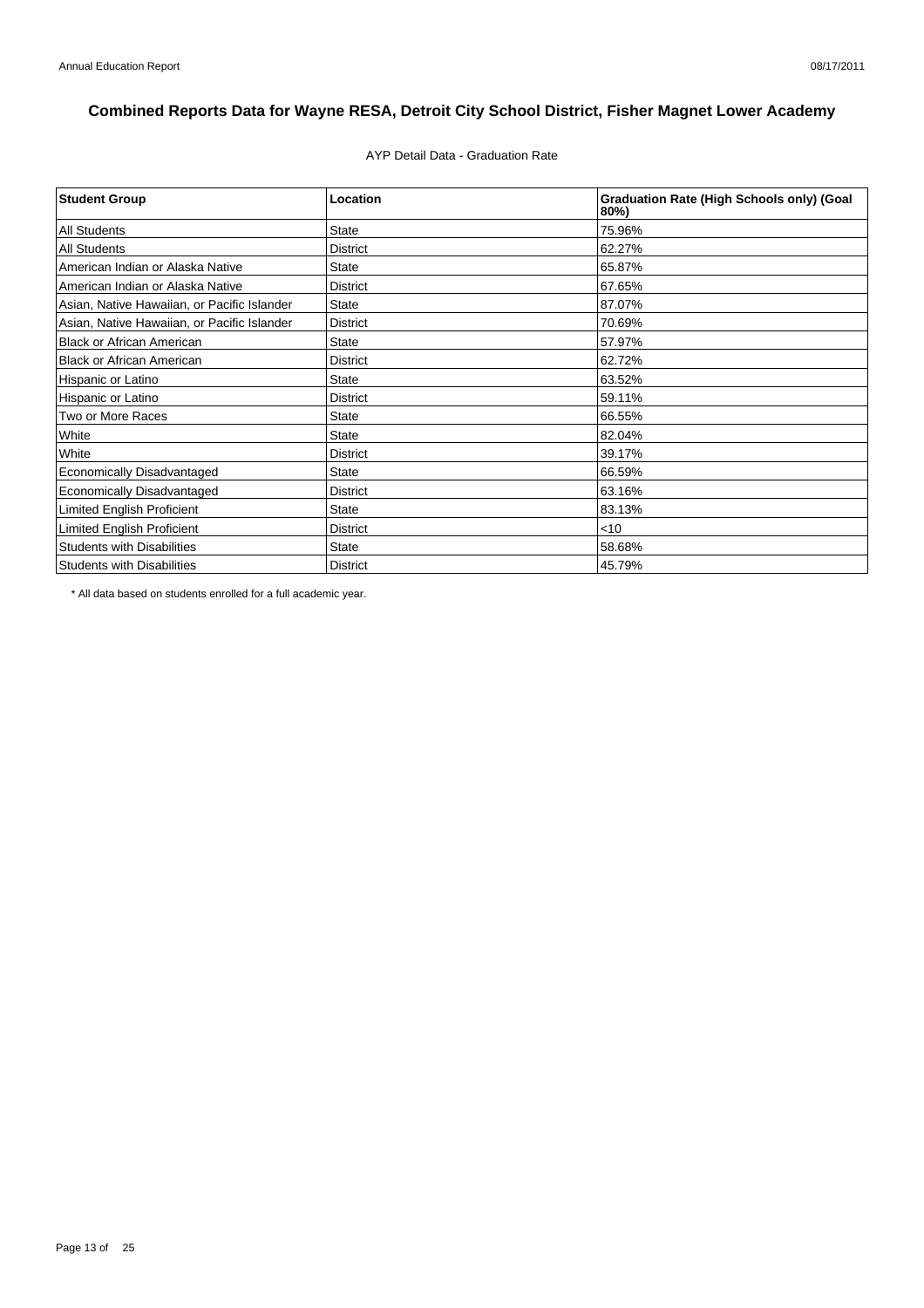### AYP Detail Data - Attendance Rate

| <b>Student Group</b>                        | Location        | Attendance Rate (Goal 90%) |
|---------------------------------------------|-----------------|----------------------------|
| <b>All Students</b>                         | <b>State</b>    | 94.9%                      |
| <b>All Students</b>                         | <b>District</b> | 88.8%                      |
| <b>All Students</b>                         | School          | 89.6%                      |
| American Indian or Alaska Native            | <b>State</b>    | 94%                        |
| American Indian or Alaska Native            | <b>District</b> | 88.6%                      |
| American Indian or Alaska Native            | School          | 98.8%                      |
| Asian, Native Hawaiian, or Pacific Islander | <b>State</b>    | 96.6%                      |
| Asian, Native Hawaiian, or Pacific Islander | <b>District</b> | 93.4%                      |
| Asian, Native Hawaiian, or Pacific Islander | School          | 95.7%                      |
| <b>Black or African American</b>            | <b>State</b>    | 91.9%                      |
| <b>Black or African American</b>            | <b>District</b> | 88.4%                      |
| <b>Black or African American</b>            | School          | 89.5%                      |
| Hispanic or Latino                          | <b>State</b>    | 94.2%                      |
| Hispanic or Latino                          | <b>District</b> | 91.8%                      |
| Hispanic or Latino                          | School          | 99.4%                      |
| Two or More Races                           | <b>State</b>    | 94.7%                      |
| White                                       | State           | 95.6%                      |
| White                                       | <b>District</b> | 89.1%                      |
| White                                       | School          | 93.5%                      |
| Economically Disadvantaged                  | <b>State</b>    | 93.4%                      |
| <b>Economically Disadvantaged</b>           | <b>District</b> | 88.3%                      |
| <b>Economically Disadvantaged</b>           | School          | 89.5%                      |
| <b>Limited English Proficient</b>           | <b>State</b>    | 94.8%                      |
| <b>Limited English Proficient</b>           | <b>District</b> | 92.1%                      |
| <b>Limited English Proficient</b>           | School          | 95.6%                      |
| <b>Students with Disabilities</b>           | <b>State</b>    | 93.4%                      |
| <b>Students with Disabilities</b>           | <b>District</b> | 86.7%                      |
| <b>Students with Disabilities</b>           | School          | 90.6%                      |

\* All data based on students enrolled for a full academic year.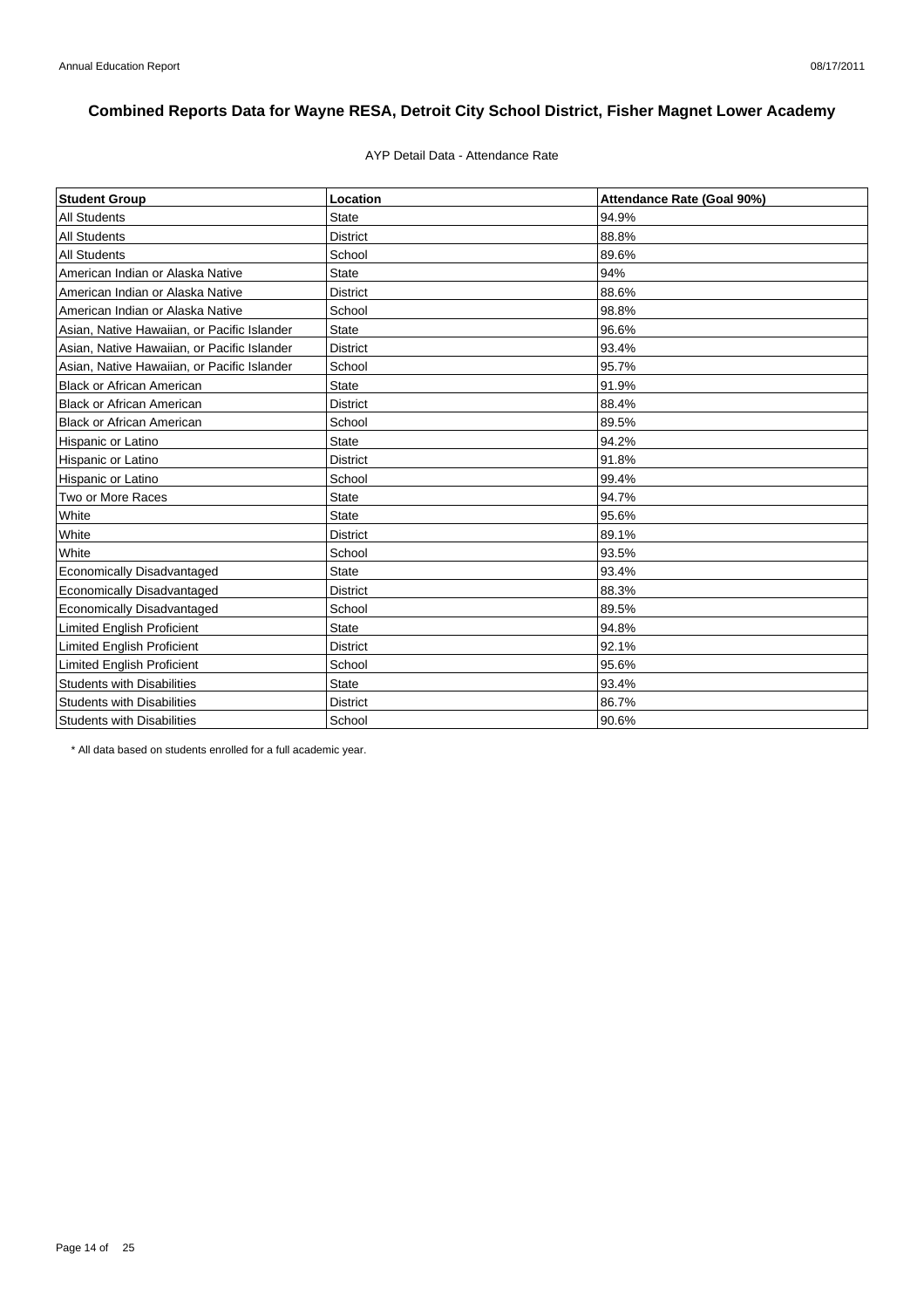Michigan Annual AYP Objectives for Reading/ELA

| School Year   | Grade 3 | Grade 4 | Grade 5 | Grade 6 | Grade 7 | Grade 8 | Grade 11 |
|---------------|---------|---------|---------|---------|---------|---------|----------|
| 2001-02       |         | 38%     |         |         | 31%     |         | 42%      |
| $ 2002-03 $   |         | 38%     |         |         | 31%     |         | 42%      |
| 2003-04       |         | 38%     |         |         | 31%     |         | 42%      |
| 2004-05       |         | 48%     |         |         | 43%     |         | 52%      |
| 2005-06       | 50%     | 48%     | 46%     | 45%     | 43%     | 41%     | 52%      |
| 2006-07       | 50%     | 48%     | 46%     | 45%     | 43%     | 41%     | 52%      |
| 2007-08       | 60%     | 59%     | 57%     | 56%     | 54%     | 53%     | 61%      |
| 2008-09       | 60%     | 59%     | 57%     | 56%     | 54%     | 53%     | 61%      |
| 2009-10       | 70%     | 69%     | 68%     | 67%     | 66%     | 65%     | 71%      |
| $ 2010 - 11$  | 78%     | 77%     | 76%     | 75%     | 74%     | 73%     | 79%      |
| $ 2011 - 12 $ | 86%     | 85%     | 84%     | 83%     | 82%     | 82%     | 86%      |
| $ 2012 - 13 $ | 93%     | 92%     | 92%     | 91%     | 91%     | 91%     | 93%      |
| $ 2013 - 14 $ | 100%    | 100%    | 100%    | 100%    | 100%    | 100%    | 100%     |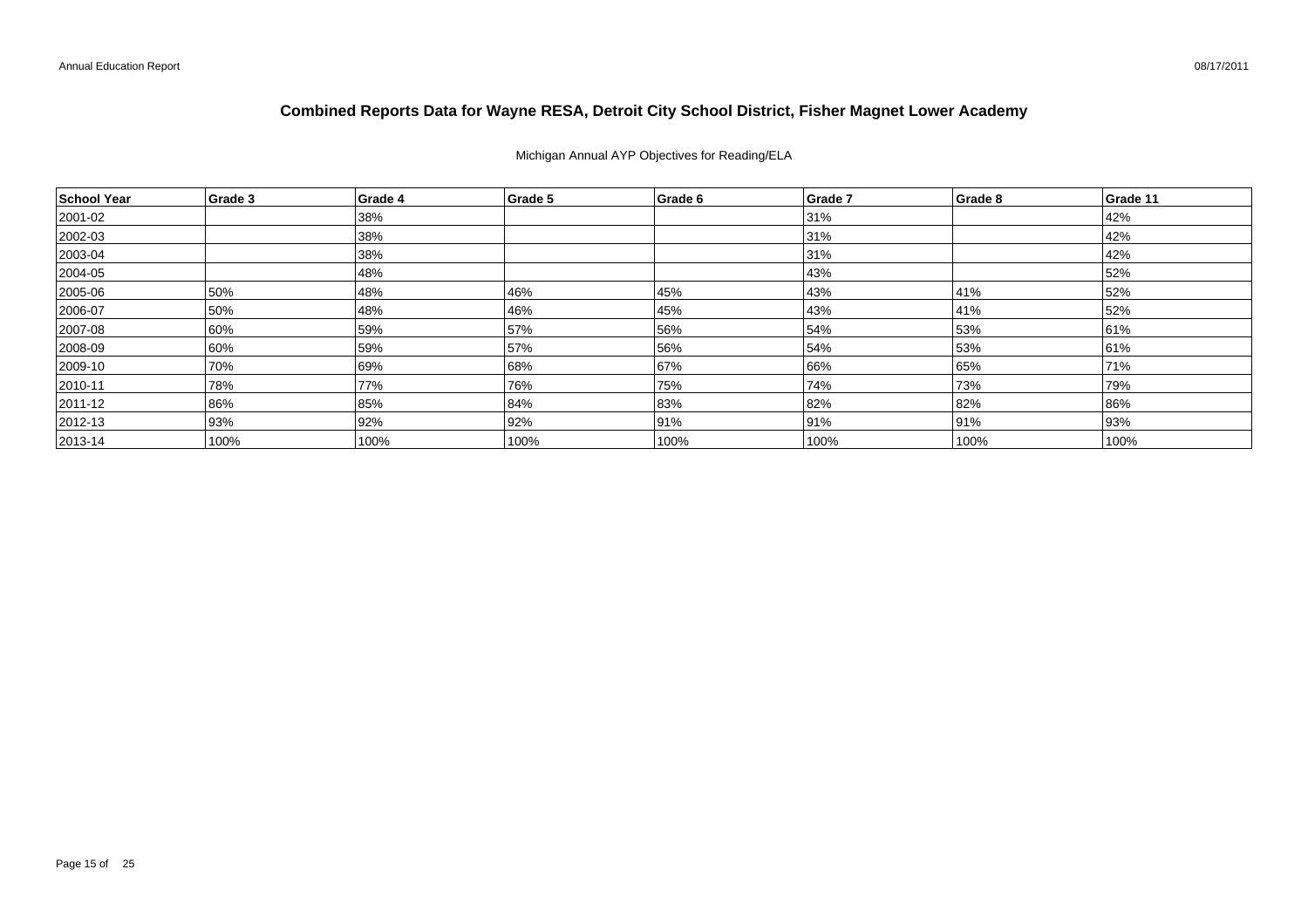### Michigan Annual AYP Objectives for Mathematics

| School Year  | Grade 3 | Grade 4 | Grade 5 | Grade 6 | Grade 7 | Grade 8 | Grade 11 |
|--------------|---------|---------|---------|---------|---------|---------|----------|
| 2001-02      |         | 47%     |         |         |         | 31%     | 33%      |
| 2002-03      |         | 47%     |         |         |         | 31%     | 33%      |
| $ 2003 - 04$ |         | 47%     |         |         |         | 31%     | 33%      |
| 2004-05      |         | 56%     |         |         |         | 43%     | 44%      |
| 2005-06      | 59%     | 56%     | 53%     | 50%     | 46%     | 43%     | 44%      |
| 2006-07      | 59%     | 56%     | 53%     | 50%     | 46%     | 43%     | 44%      |
| 2007-08      | 67%     | 65%     | 62%     | 60%     | 57%     | 54%     | 55%      |
| 2008-09      | 67%     | 65%     | 62%     | 60%     | 57%     | 54%     | 55%      |
| 2009-10      | 67%     | 65%     | 62%     | 60%     | 57%     | 54%     | 55%      |
| $ 2010 - 11$ | 75%     | 74%     | 71%     | 70%     | 67%     | 66%     | 67%      |
| 2011-12      | 83%     | 82%     | 81%     | 80%     | 78%     | 77%     | 78%      |
| $ 2012 - 13$ | 91%     | 91%     | 90%     | 90%     | 89%     | 89%     | 89%      |
| $ 2013 - 14$ | 100%    | 100%    | 100%    | 100%    | 100%    | 100%    | 100%     |

08/17/2011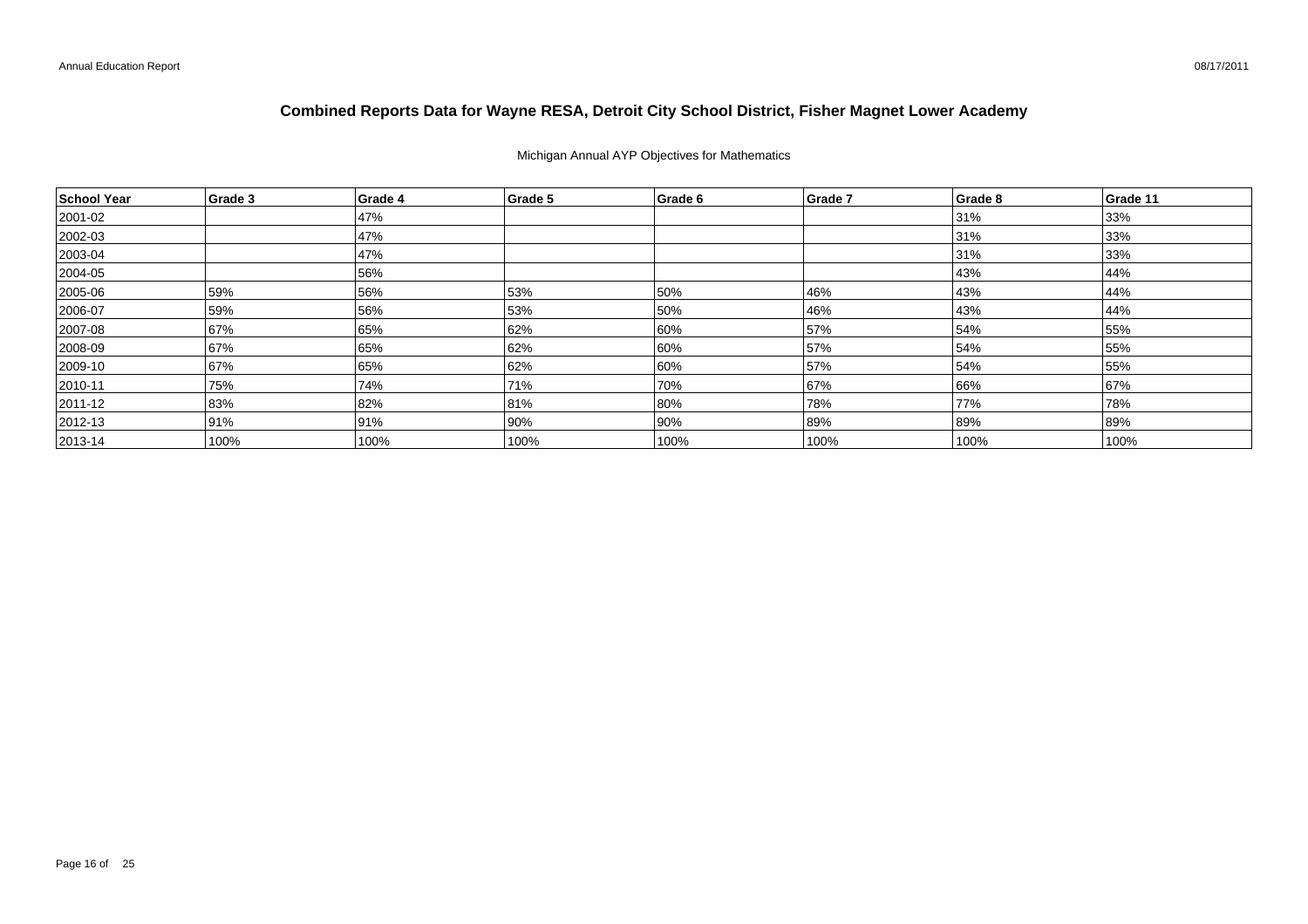School AYP Status

| <b>Title 1 Status</b> | <b>AYP ELA/Reading Status</b> | <b>AYP Mathematics Status</b> | <b>AYP Overall Status</b> | <b>∣Grade</b> | Education Yes Report Card   School Improvement Status   Years in Improvement |  |
|-----------------------|-------------------------------|-------------------------------|---------------------------|---------------|------------------------------------------------------------------------------|--|
| Yes                   | l Met                         | <b>Met</b>                    | l Met                     |               | <b>ISchool Improvement</b>                                                   |  |

% of Schools making AYP: 100%<br>% of Schools in School Improvement status: 0%<br>% of Schools in Corrective Action status: 0%<br>% of Schools in Restructuring status: 0%<br>% of Title I Schools in School Improvement status: 0%<br>% of T

% of Title I Schools in Restructuring status: 0%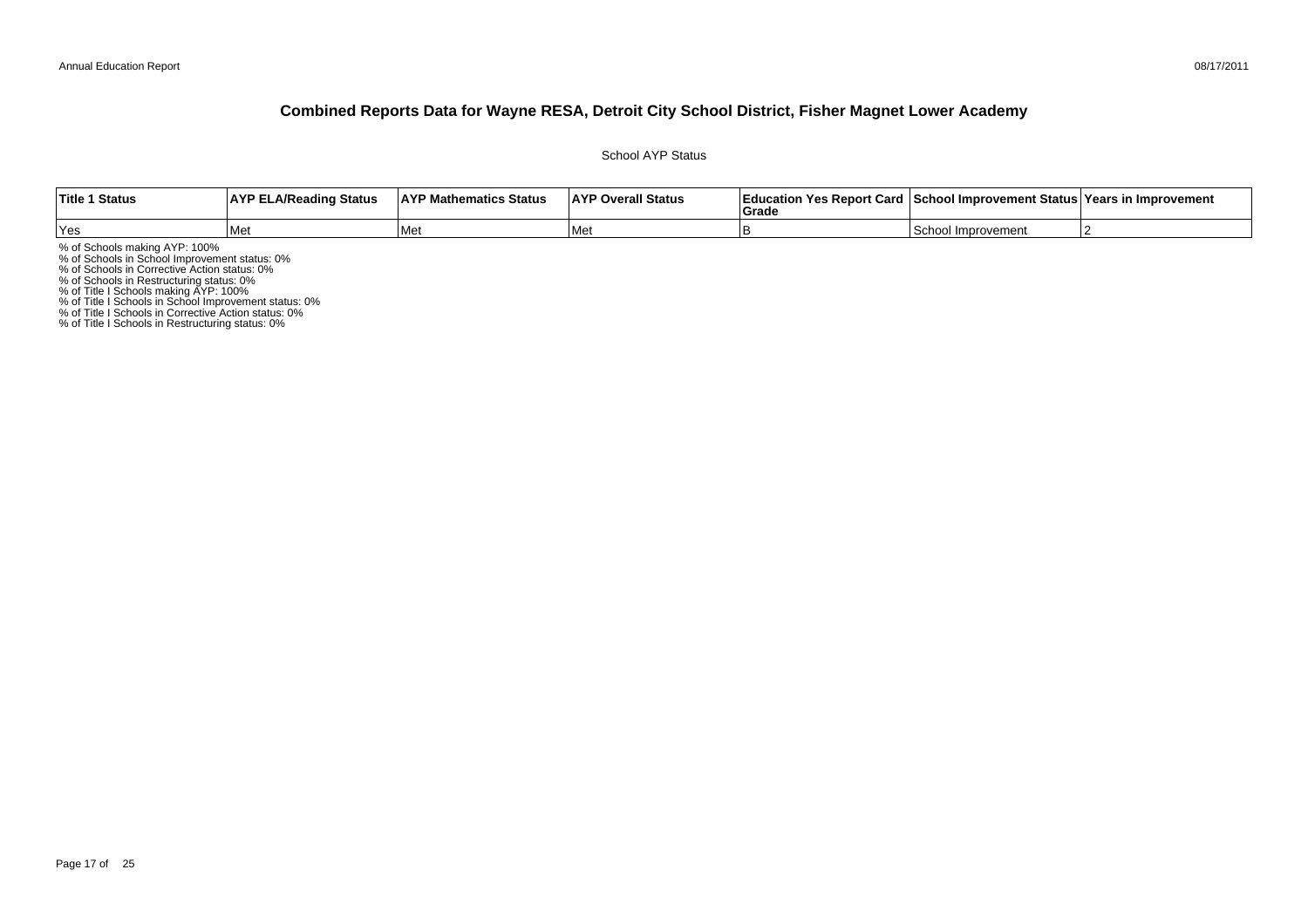Teacher Quality Data

|                                                                                                           | Other | 'B.A.                | M.A. | l Ph.D |
|-----------------------------------------------------------------------------------------------------------|-------|----------------------|------|--------|
| Professional Qualifications<br>of All Public Elementary and<br>Secondary School Teachers<br>In the School |       | $\overline{ }$<br>14 | 38   |        |

Professional Qualifications are defined by the State and may include information such as the degrees of public school teachers<br>e.g., percentage of teachers with Bachelors Degrees or Masters Degrees) or the percentage of fu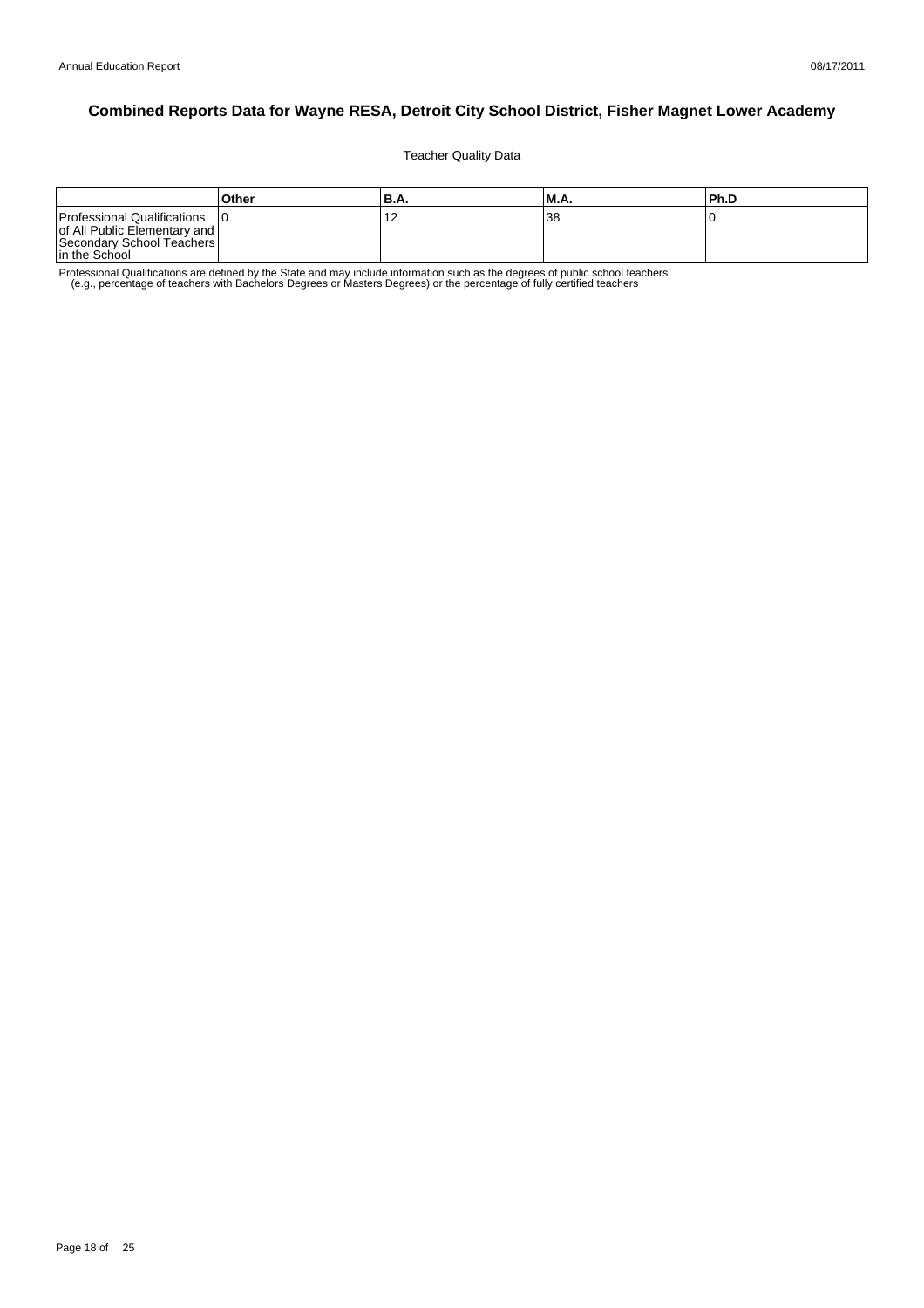Teacher Quality Data

|                                                                                                                 | <b>Certification Percent</b> |
|-----------------------------------------------------------------------------------------------------------------|------------------------------|
| Percentage of Public Elementary and Secondary School Teachers in the 10%<br>School with Emergency Certification |                              |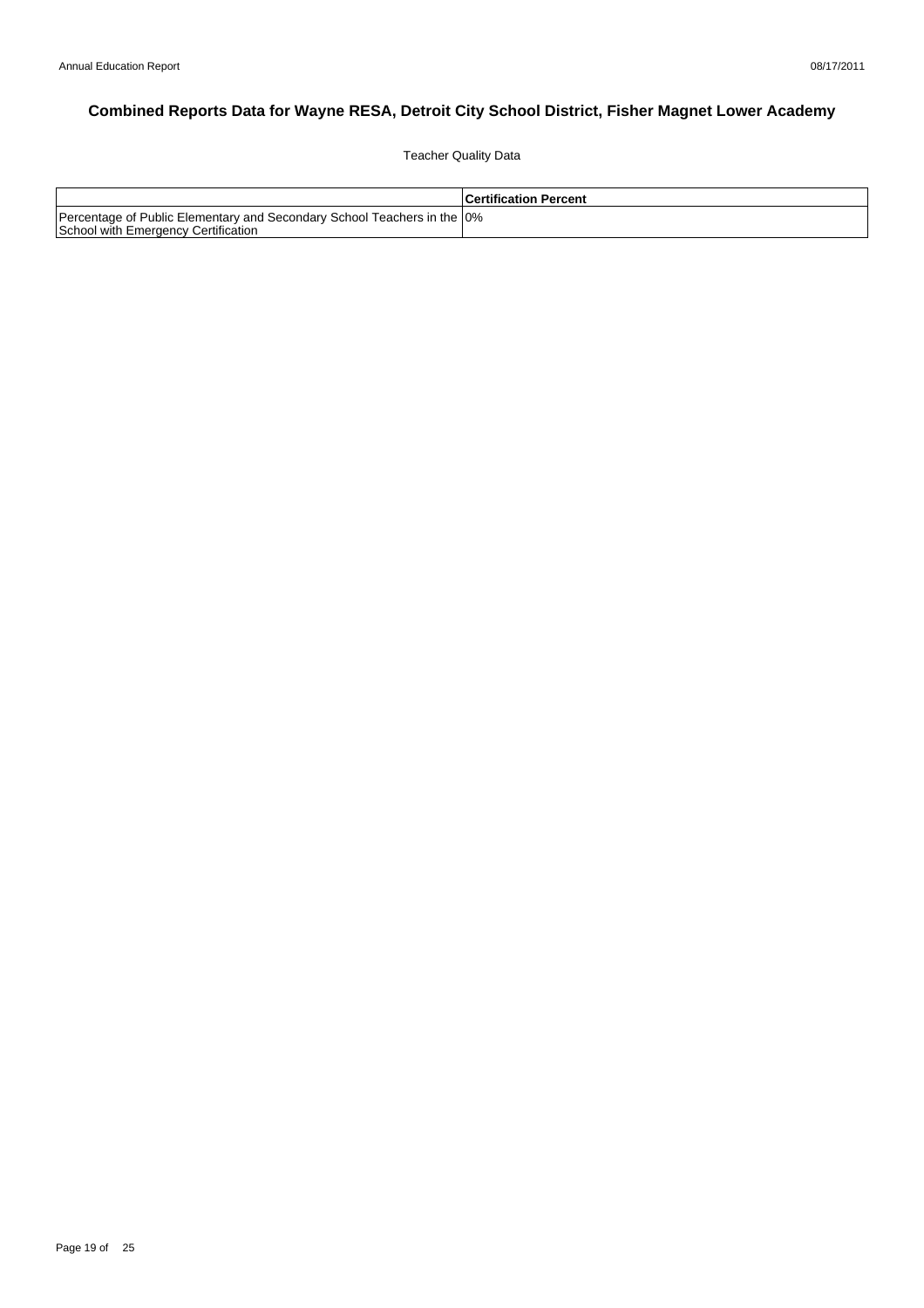Teacher Quality Data

|                                                                                                                        | School Aggregate |
|------------------------------------------------------------------------------------------------------------------------|------------------|
| Percentage of Core Academic Subject Elementary and Secondary<br>School Classes not Taught by Highly Qualified Teachers | 0%               |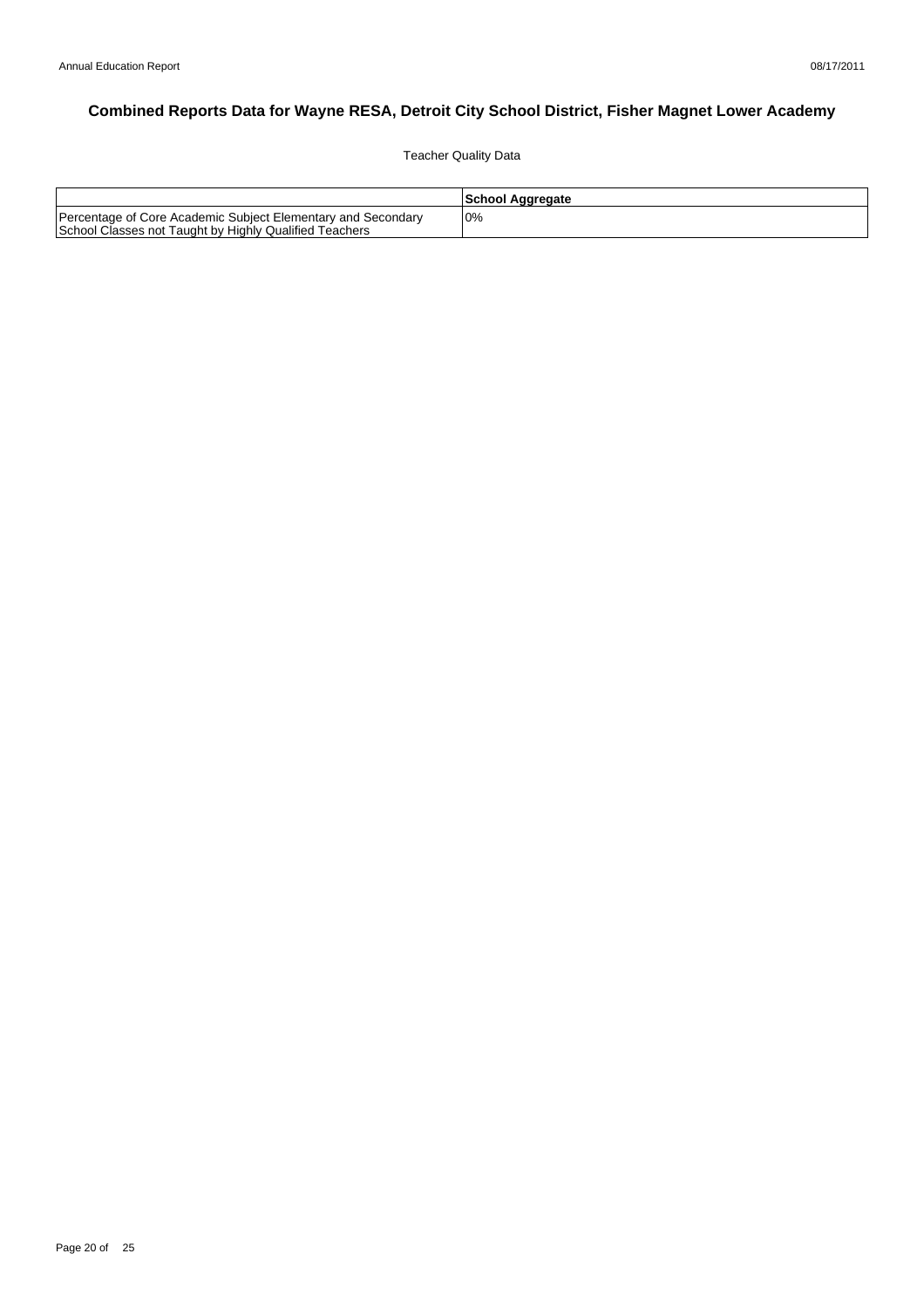| <b>Reporting Group</b>                                                                                         | <b>Percent of Students</b> | <b>Percent below Basic</b> | Percent Basic        | <b>Percent Proficient</b> | <b>Percent Advanced</b> |
|----------------------------------------------------------------------------------------------------------------|----------------------------|----------------------------|----------------------|---------------------------|-------------------------|
| <b>All Students</b>                                                                                            | 100                        | 22                         | 43                   | 30                        | 5                       |
| Male<br>Female                                                                                                 | 50<br>50                   | 22<br>22                   | 41<br>45             | 30<br>29                  | 4                       |
| National Lunch<br>Program Eligility<br>Eligible<br>Not Eligible<br>Info not available                          | 43<br>56                   | 36                         | 47<br>40             | 16<br>40                  | 9                       |
| Race Ethnicity<br>White<br><b>Black</b><br>Hispanic<br>Asian Amer/Pacif Isl<br>American Indian<br>Unclassified | 71<br>20<br>5<br>3         | 14<br>52<br>29<br>13       | 43<br>39<br>51<br>32 | 37<br>9<br>19<br>36<br>ŧ  | 6<br>19                 |
| Student classified as<br>having a disability<br><b>SD</b><br>Not SD                                            | 12<br>88                   | 42<br>19                   | 39<br>44             | 17<br>31                  | 2<br>6                  |
| Student is an English<br>Language Learner<br><b>ELL</b><br>Not ELL                                             | 3<br>97                    | 48<br>21                   | 40<br>43             | 11<br>31                  | 5                       |

### NAEP 2009 Grade 4 Mathematics Results

‡ Reporting Standards not met.<br>Note: Observed differences are not necessarily statistically significant. Detail may not sum to total because of rounding.<br>SOURCE: U.S. Department of Education. Institute for Education Scien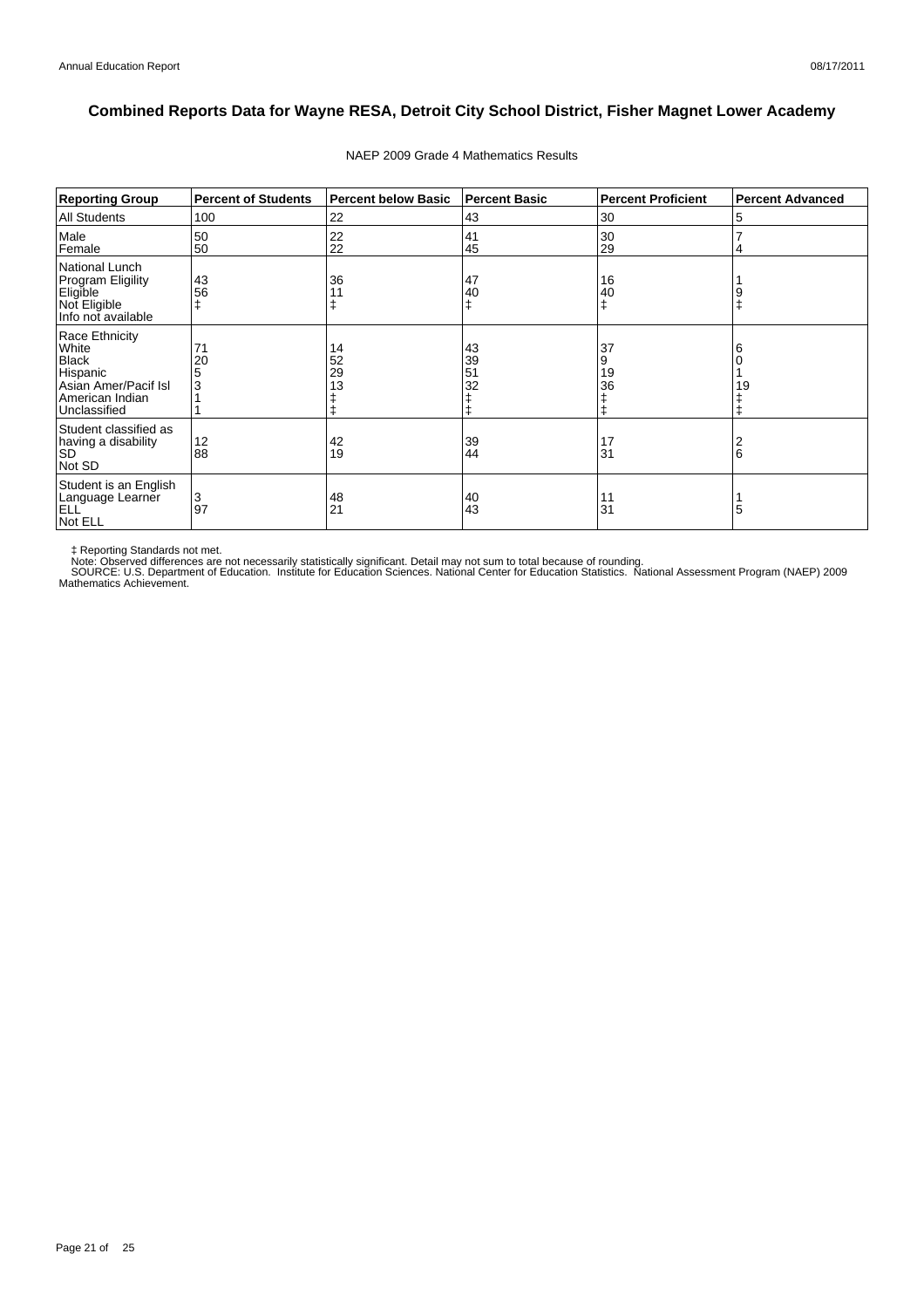| <b>Reporting Group</b>                                                                                         | <b>Percent of Students</b> | <b>Percent below Basic</b> | <b>Percent Basic</b> | <b>Percent Proficient</b> | <b>Percent Advanced</b> |
|----------------------------------------------------------------------------------------------------------------|----------------------------|----------------------------|----------------------|---------------------------|-------------------------|
| <b>All Students</b>                                                                                            | 100                        | 32                         | 37                   | 24                        |                         |
| Male<br>Female                                                                                                 | 51<br>49                   | 31<br>33                   | 37<br>38             | 24<br>24                  | 8<br>5                  |
| National Lunch<br><b>Program Eligility</b><br>Eligible<br>Not Eligible<br>Info not available                   | 38<br>62                   | 50<br>21                   | 37<br>38             | 12<br>31<br>$\ddagger$    | 10                      |
| Race Ethnicity<br>White<br><b>Black</b><br>Hispanic<br>Asian Amer/Pacif Isl<br>American Indian<br>Unclassified | 74<br>18                   | 23<br>68<br>38             | 40<br>27<br>45<br>30 | 29<br>4<br>15<br>31       | 28                      |
| Student classified as<br>having a disability<br> SD<br>Not SD                                                  | 10<br>90                   | $\frac{75}{27}$            | 22<br>39             | 2<br>27                   |                         |
| Student is an English<br>Language Learner<br><b>ELL</b><br>Not ELL                                             | 2<br>98                    | 58<br>32                   | 32<br>37             | 10<br>24                  |                         |

#### NAEP 2009 Grade 8 Mathematics Results

‡ Reporting Standards not met.<br>NOTE: Detail may not sum to totals because of rounding. Some apparent differences between estimates may not be statistically significant.<br>NOTE: Detail may not sum to totals because of roundin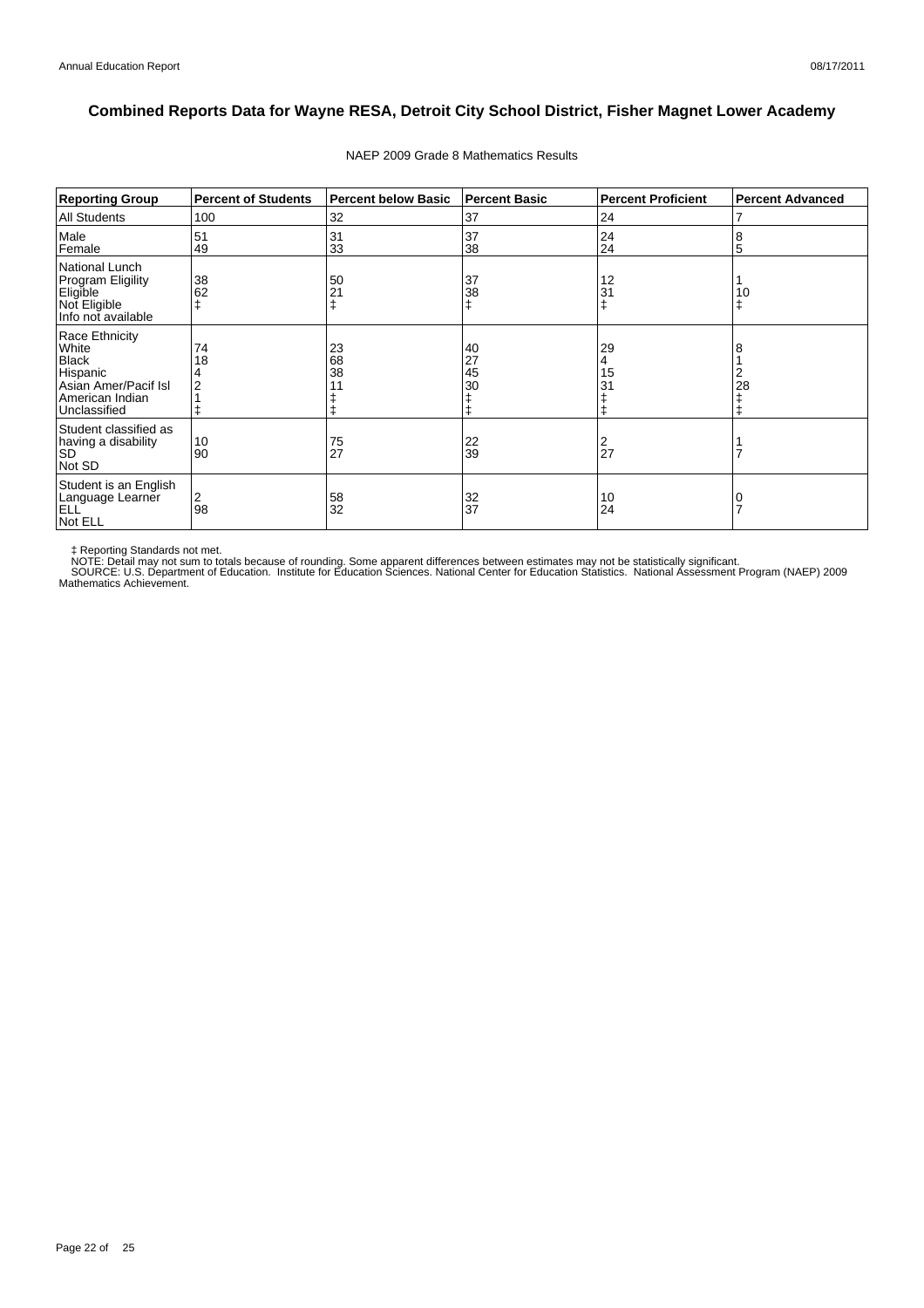| <b>Reporting Group</b>                                                                                         | <b>Percent of Students</b> | <b>Percent below Basic</b>       | <b>Percent Basic</b> | <b>Percent Proficient</b> | <b>Percent Advanced</b> |
|----------------------------------------------------------------------------------------------------------------|----------------------------|----------------------------------|----------------------|---------------------------|-------------------------|
| <b>All Students</b>                                                                                            | 100                        | 36                               | 34                   | 23                        | 6                       |
| Male<br>Female                                                                                                 | 50<br>50                   | 39<br>32                         | 35<br>34             | 21<br>26                  | 5<br>8                  |
| National Lunch<br><b>Program Eligility</b><br>Eligible<br>Not Eligible<br>Info not available                   | 43<br>57<br>#              | 52<br>24<br>ŧ                    | 33<br>36             | 13<br>31                  | 2<br>10<br>ŧ            |
| Race Ethnicity<br>White<br><b>Black</b><br>Hispanic<br>Asian Amer/Pacif Isl<br>American Indian<br>Unclassified | 71<br>19<br>3              | 28<br>65<br>49<br>2 <sub>1</sub> | 36<br>26<br>34<br>37 | 28<br>15<br>25            | 8<br>2<br>17            |
| Student classified as<br>having a disability<br><b>SD</b><br>Not SD                                            | 10<br>90                   | 66<br>32                         | 24<br>36             | 8<br>25                   | 3<br>$\overline{7}$     |
| Student is an English<br>Language Learner<br>ELL <sup>'</sup><br>Not ELL                                       | 3<br>97                    | 65<br>35                         | 26<br>35             | 9<br>24                   |                         |

### NAEP 2009 Grade 4 Reading Results

# Rounds to zero

‡ Reporting Standards not met.<br>NOTE: Detail may not sum to totals because of rounding. Some apparent differences between estimates may not be statistically significant.<br>SOURCE: U.S. Department of Education, Institute of Ed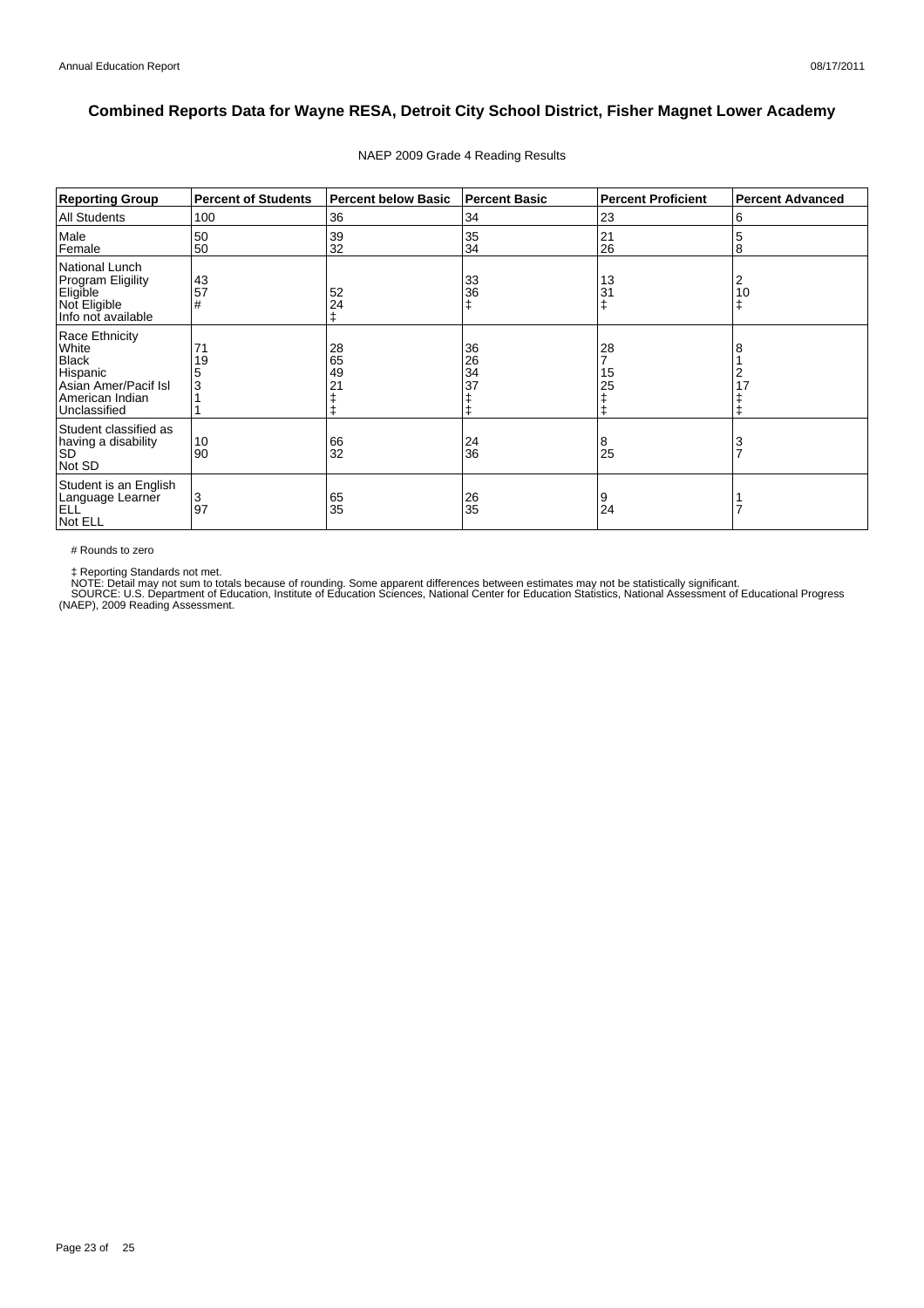| <b>Reporting Group</b>                                                                                         | <b>Percent of Students</b> | <b>Percent below Basic</b> | Percent Basic  | <b>Percent Proficient</b> | <b>Percent Advanced</b> |
|----------------------------------------------------------------------------------------------------------------|----------------------------|----------------------------|----------------|---------------------------|-------------------------|
| <b>All Students</b>                                                                                            | 100                        | 28                         | 41             | 28                        | 3                       |
| Male<br>Female                                                                                                 | 51<br>49                   | 33<br>23                   | 42<br>41       | 23<br>32                  | 4                       |
| <b>National Lunch</b><br>Program Eligility<br>Eligible<br>Not Eligible<br>Info not available                   | 37<br>62                   | 44<br>18                   | 41<br>42       | 14<br>36<br>ŧ             |                         |
| Race Ethnicity<br>White<br><b>Black</b><br>Hispanic<br>Asian Amer/Pacif Isl<br>American Indian<br>Unclassified | 74<br>18                   | 21<br>54<br>40             | 32<br>37<br>34 | 32<br>9<br>24             |                         |
| Student classified as<br>having a disability<br><b>SD</b><br>Not SD                                            | 9<br>91                    | 73<br>23                   | 22<br>43       | 4<br>30                   | #<br>3                  |
| Student is an English<br>Language Learner<br>ELL <sup>'</sup><br>Not ELL                                       | 2<br>98                    | 60<br>27                   | 33<br>42       | 8<br>28                   | #<br>3                  |

### NAEP 2009 Grade 8 Reading Results

# Rounds to zero

‡ Reporting Standards not met.<br>NOTE: Detail may not sum to totals because of rounding. Some apparent differences between estimates may not be statistically significant.<br>SOURCE: U.S. Department of Education, Institute of Ed